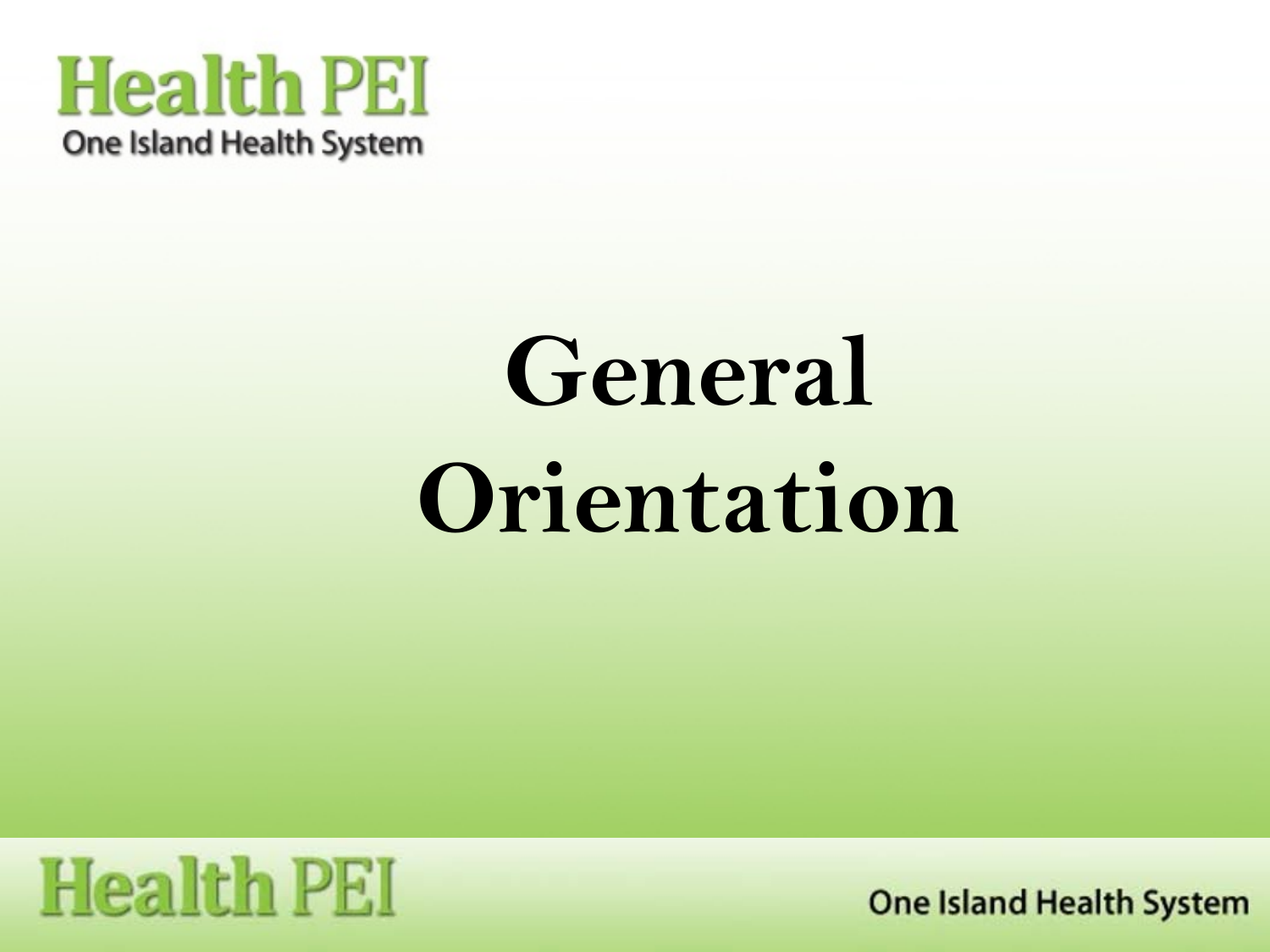# Health PEI

- Arms length Organization, est. July 2010
- Approximately
	- 6000 employees (4600 permanent + casuals)
	- 200 physicians
- \$640 million budget (\$400 million payroll)
- Governed by board of directors
- Managed by Senior Management Group, led by CEO

# **Health PEI**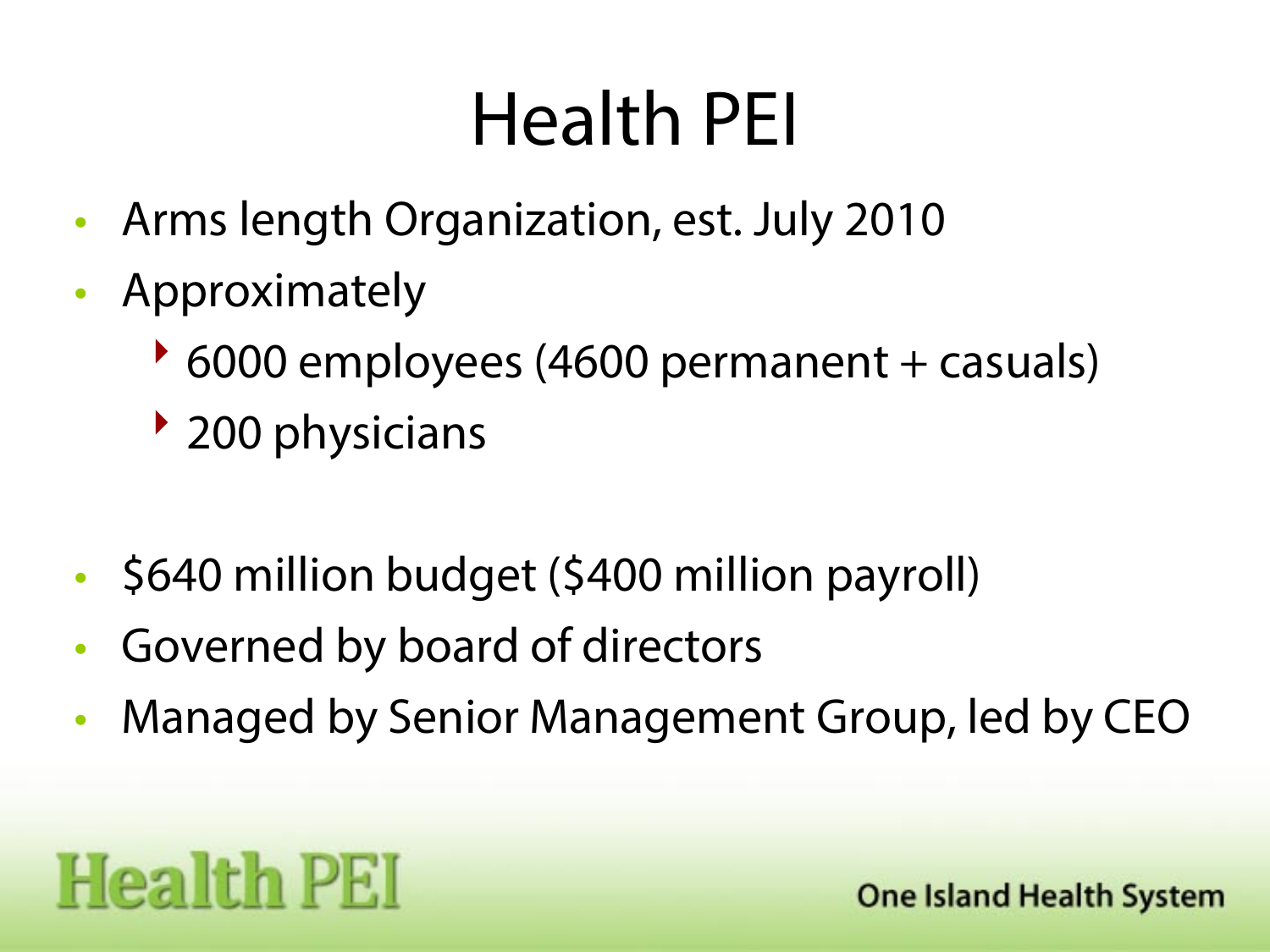# Strategic Plan 2017-2020 Vision & Mission

### **Vision**

• One Island health system supporting improved health for Islanders.

# Mission

• Working in partnership with Islanders to support and promote health through the delivery of safe and quality health care

## **Health PEI**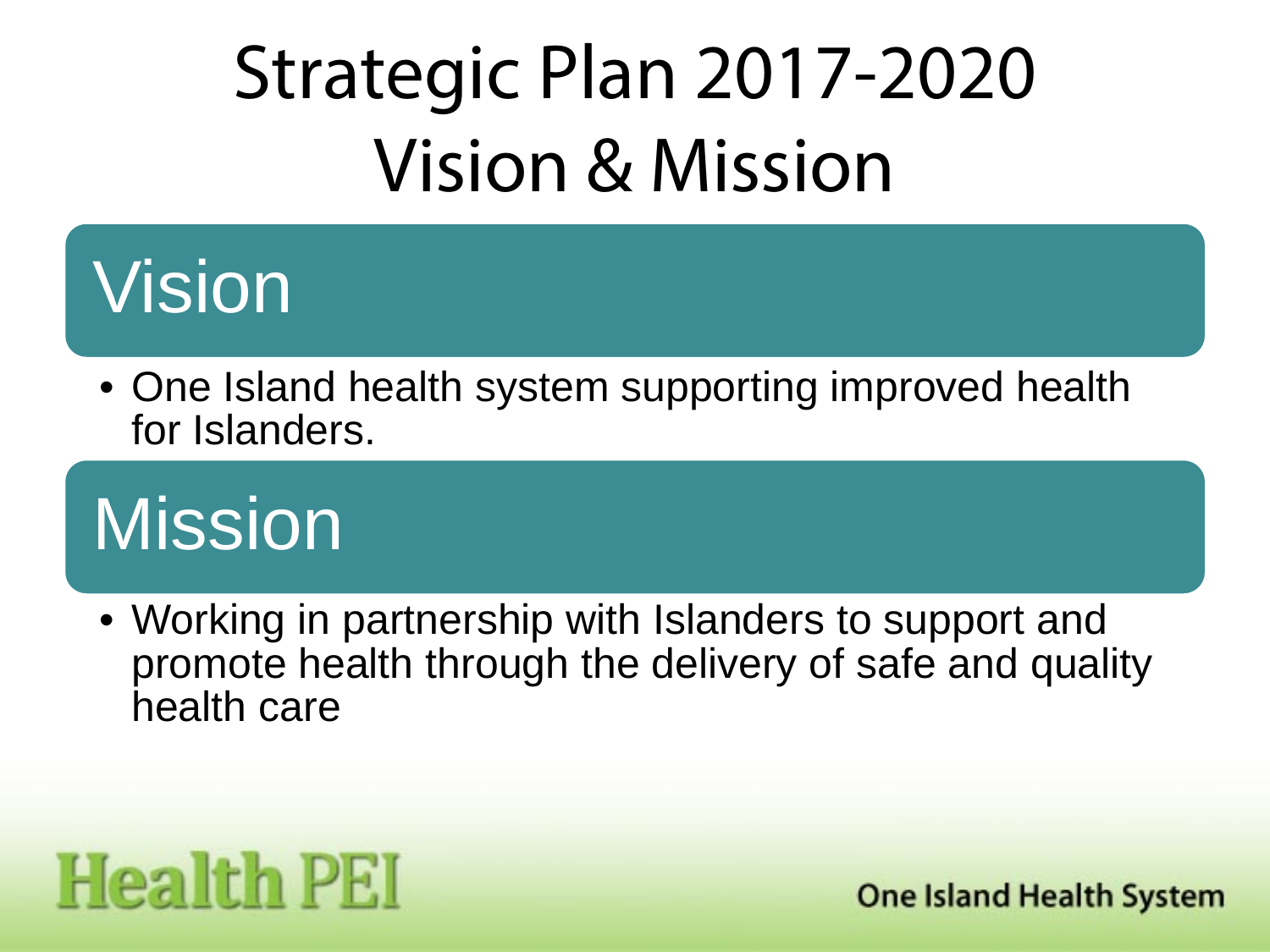# Values



### **Health PEI**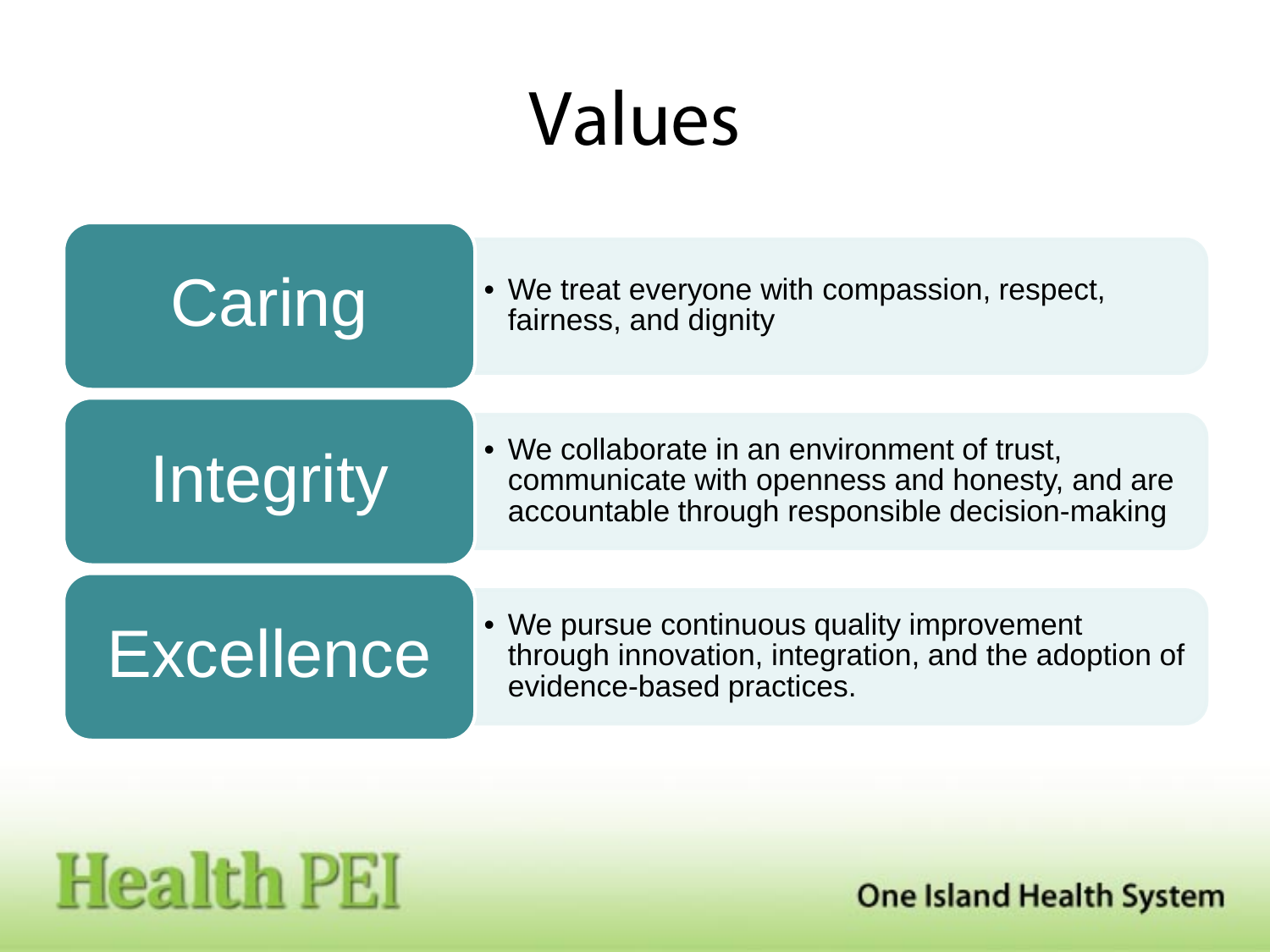# Goals & Objectives

### **Quality & Safety**

- **We will support a culture of quality, safety and security in Health PEI:**
	- Improve patient and workplace safety and security.
	- Embed patient and family-centered care at all levels of the organization including direct care, program and service planning and leadership to enhance patient experience.
	- Increase engagement with patients, staff, members of the public and communities.

### **Health PEI**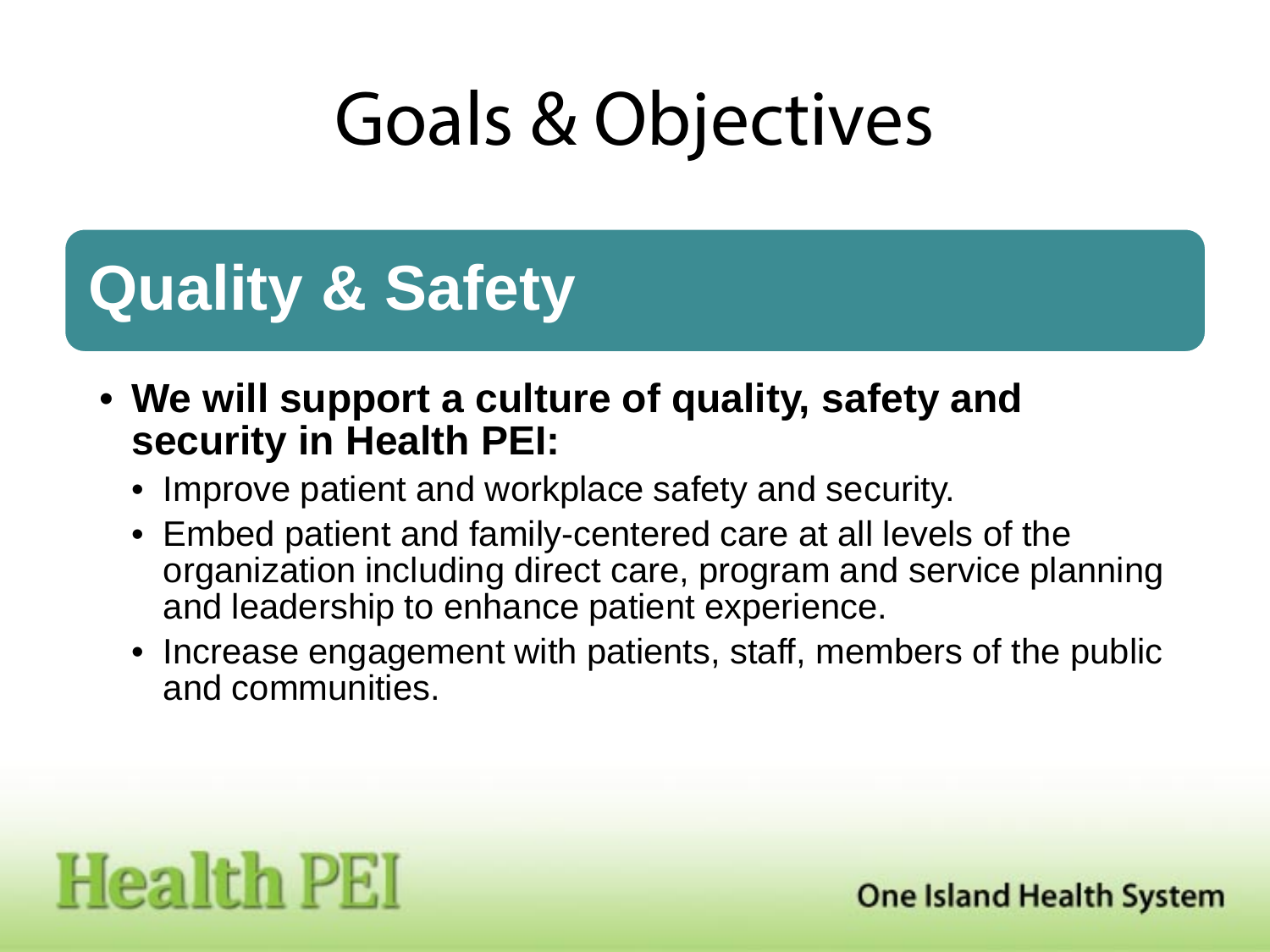# Goals & Objectives

### **Access and Coordination**

- **Provide access and coordination to community health and mental health and addictions to meet the needs of Islanders:**
	- Improve access to primary care services.
	- Improve access to mental health and addictions services.
	- Improve access to community-based specialized care programs for chronic and complex clients.
	- Enhancement of home care services.

### **Health PEI**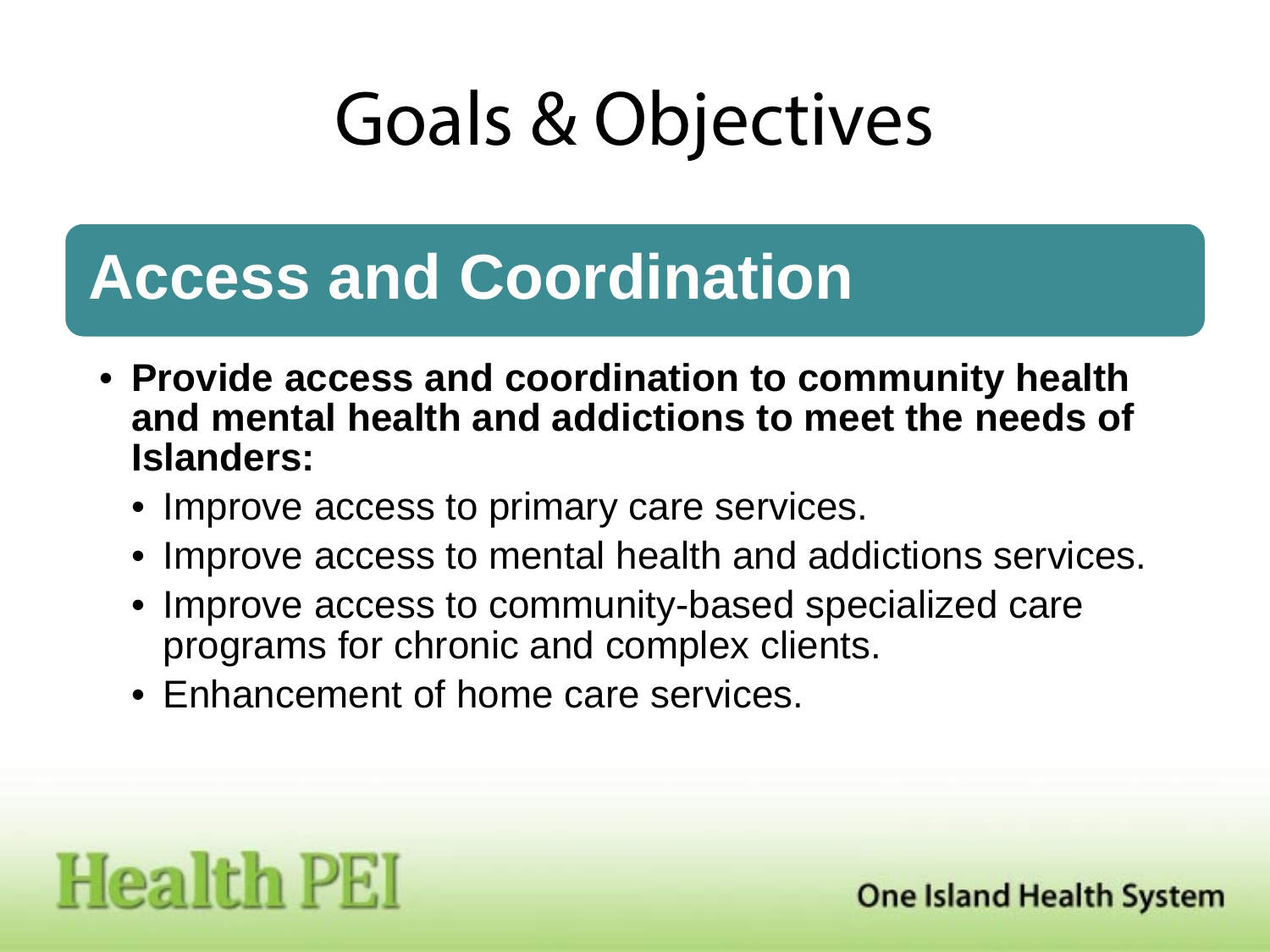# Goals & Objectives

### **Innovation and Efficiency**

- **Develop new and innovative approaches to improve efficiency and utilization of acute care services and ambulatory care resources:** 
	- Improve patient flow.
	- Reduce wait times in emergency departments.
	- Ensure appropriate use of ambulatory care resources.
	- Increase use of innovative practices

### **Health PEI**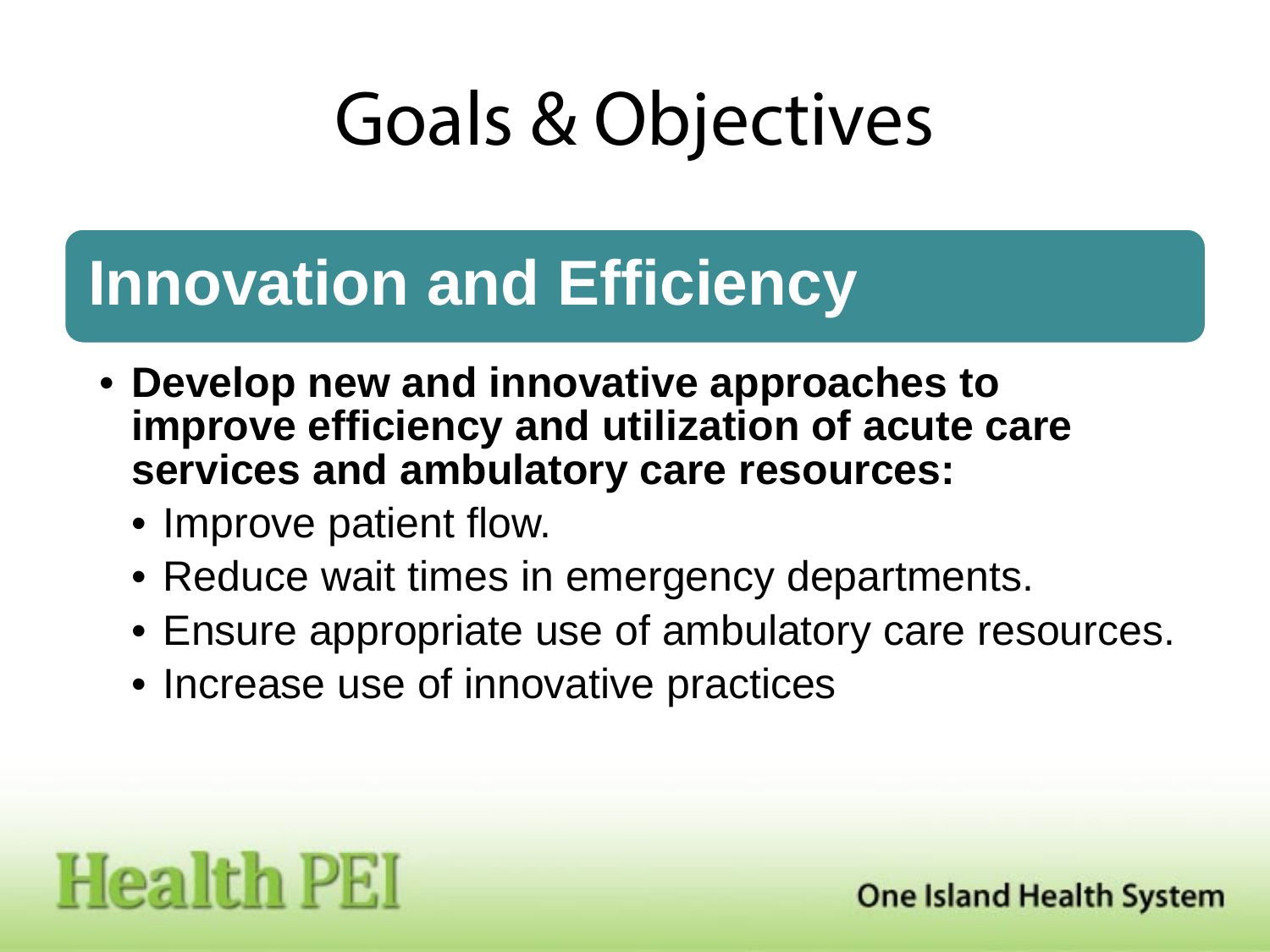### Health PEI Policies

ITSS Acceptable Use

Social Media

Personnel Wireless Communication Device Usage

Respectful Workplace

Immunization

Drug, Alcohol & Medication

Employee Performance & Development

Attendance Support and Management

the actual/expected start date as soon as possible

Conflict of Interest (TB)

**Health PEI**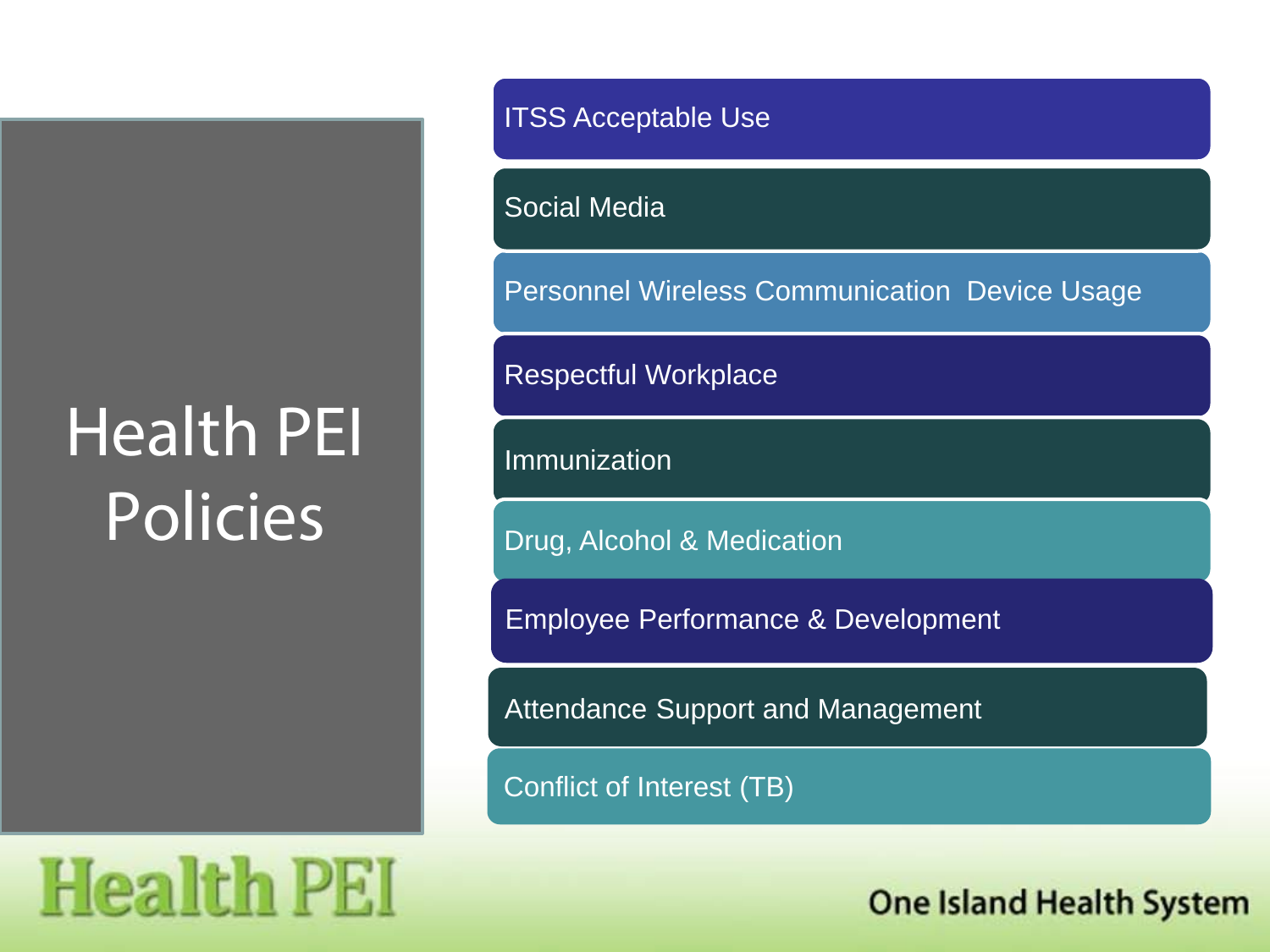## ITSS Acceptable use agreement & Social Media **Policy**

### $D_{\Omega}$

- $\checkmark$  Preserve the confidentiality of your computer use, especially when it pertains to client and personal information
- $\checkmark$  Use your computer only for work

### Do not

- Use social medias Twitter, Facebook, Instagram, YouTube, etc.
- $\checkmark$  Install anything without first contacting IT
- $\checkmark$  Breach confidentiality when using social media outside of work

Any inappropriate use of government-provided computer technology is subject to disciplinary measures in accordance with government policies, procedures and collective agreements where applicable

# **Health PEI**

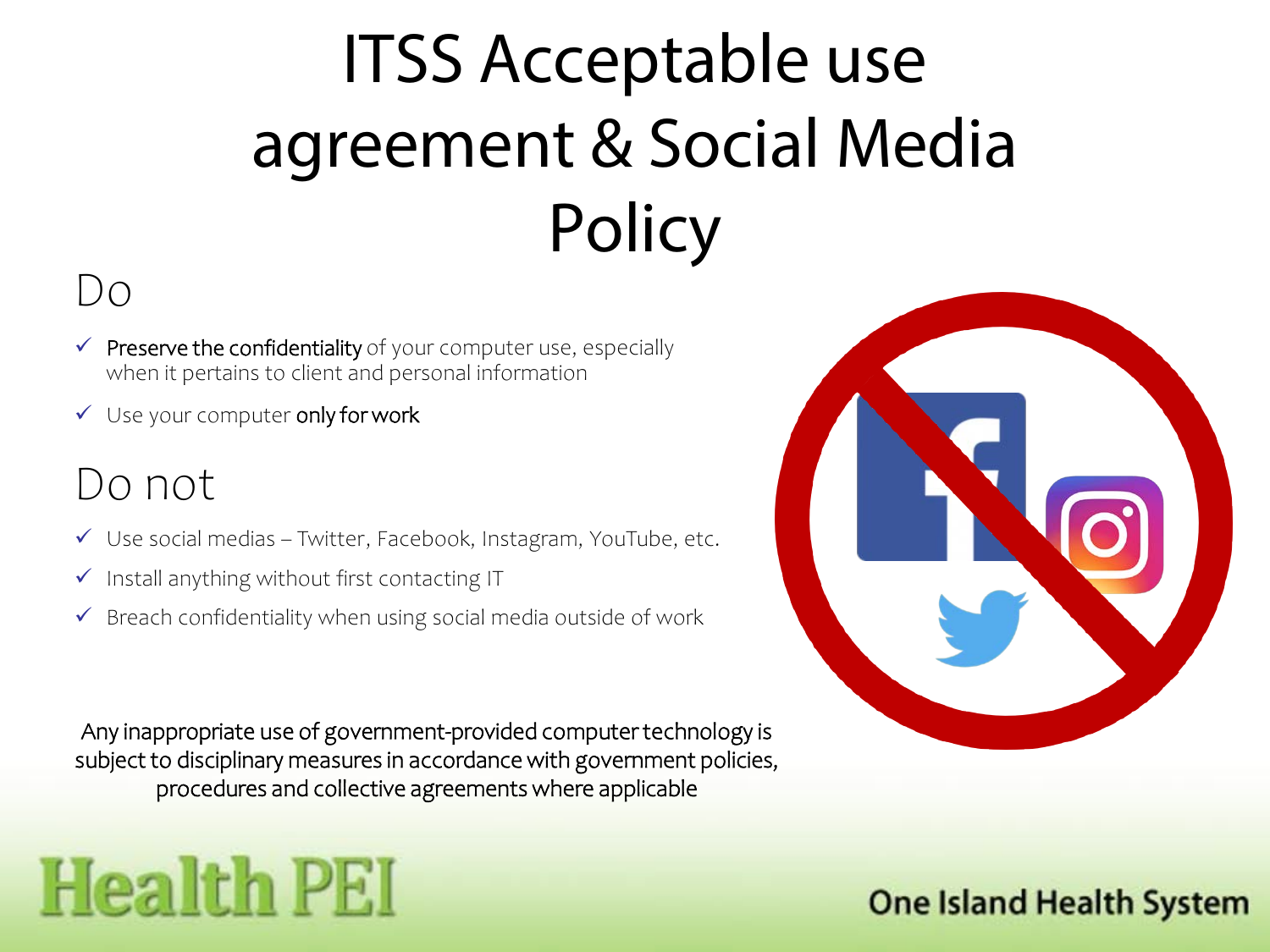### Personal wireless communication device usage



**Health PEI** 

- $\checkmark$  While working, store your personal wireless communication devices (iPhone, Samsung, Blackberry, etc) – **do NOT keep them with you**.
- $\checkmark$  During breaks and meal periods, activities such as personal phone calls, messaging, and social media are permitted in non-work and non-patient areas
- **Exception**: Staff with bona fide responsibility may be authorized by Health PEI to use personal wireless communication devices **for work purposes**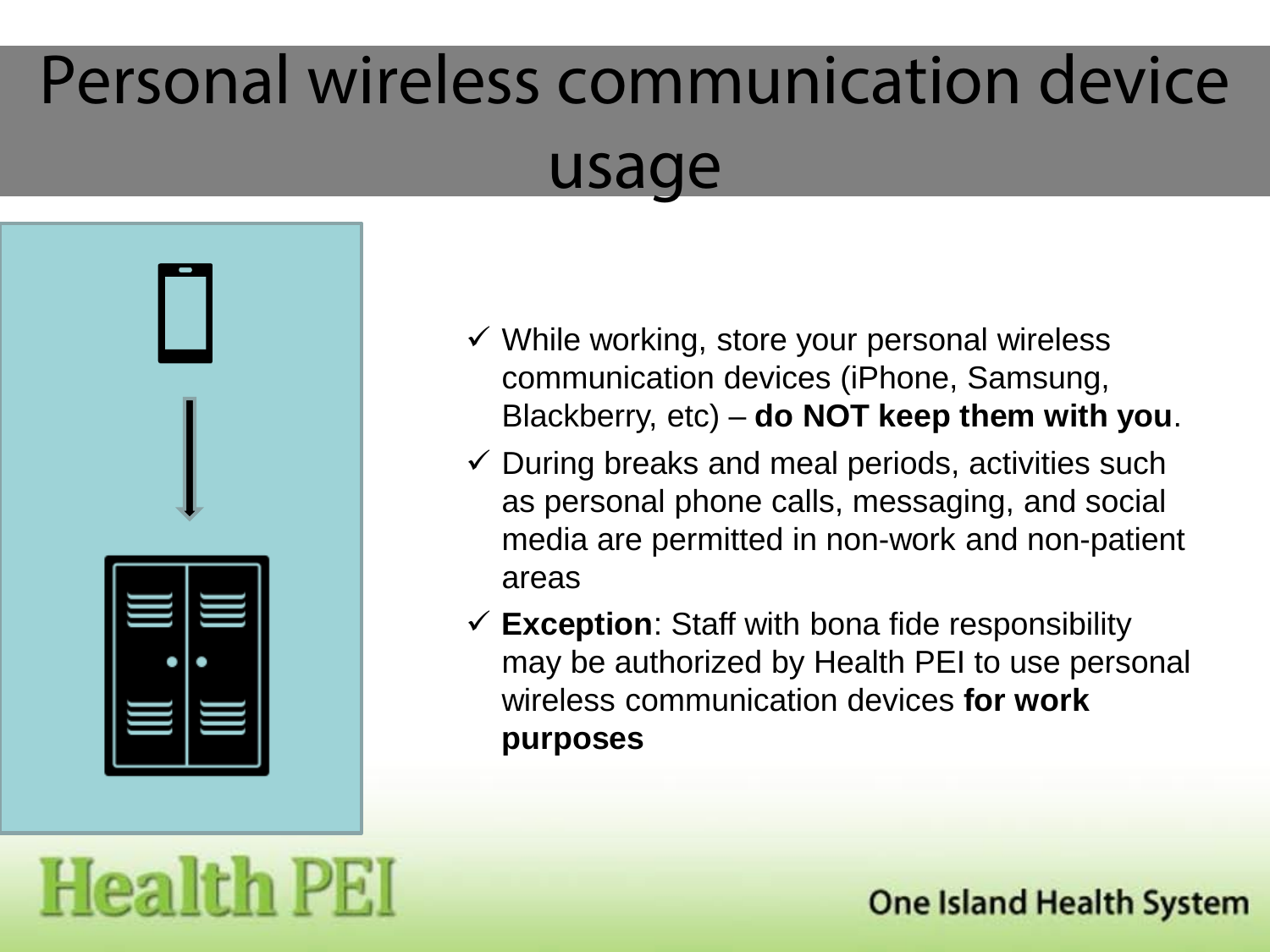### Respectful Workplace

- Health PEI is committed to providing a workplace where all healthcare workers can expect to be treated with dignity and respect.
	- Guide to resolving workplace conflicts



**Health PEI** 

When someone says or does something intentionally hurtful and they keep doing it, over a period of time, even when you tell them to stop or show them that you are upset...

That is **Bullying** 

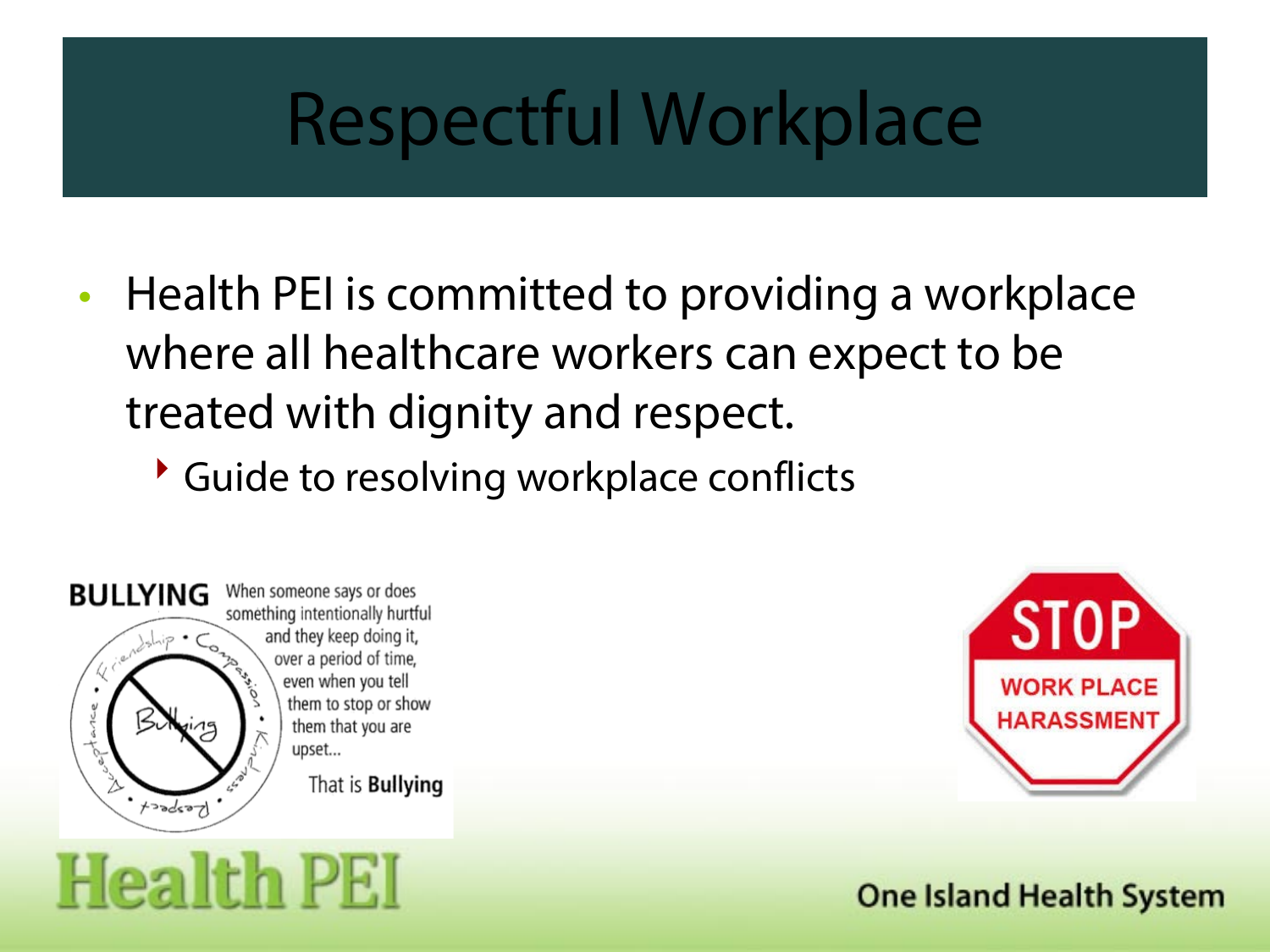### Contribute to creating a respectful work environment!

- $\checkmark$  Get educated check out Health PEI's Staff Resource Centre for more information on respect in the workplace
- $\checkmark$  Report incidents to a supervisor, manager or director
- $\checkmark$  Avoid gossip
- $\checkmark$  Build up a culture of respect!

### If you are experiencing bullying in the workplace, you can seek help from:

- $\checkmark$  Immediate Supervisor
- $\checkmark$  Health PEI HR Manager
- $\checkmark$  Manager, Director or CAO
- $\checkmark$  Director of Human Resource Management & Labor Relations, PSC
- $\checkmark$  Labor Relations Consultant, PSC
- $\checkmark$  Union Representative

What can I do?

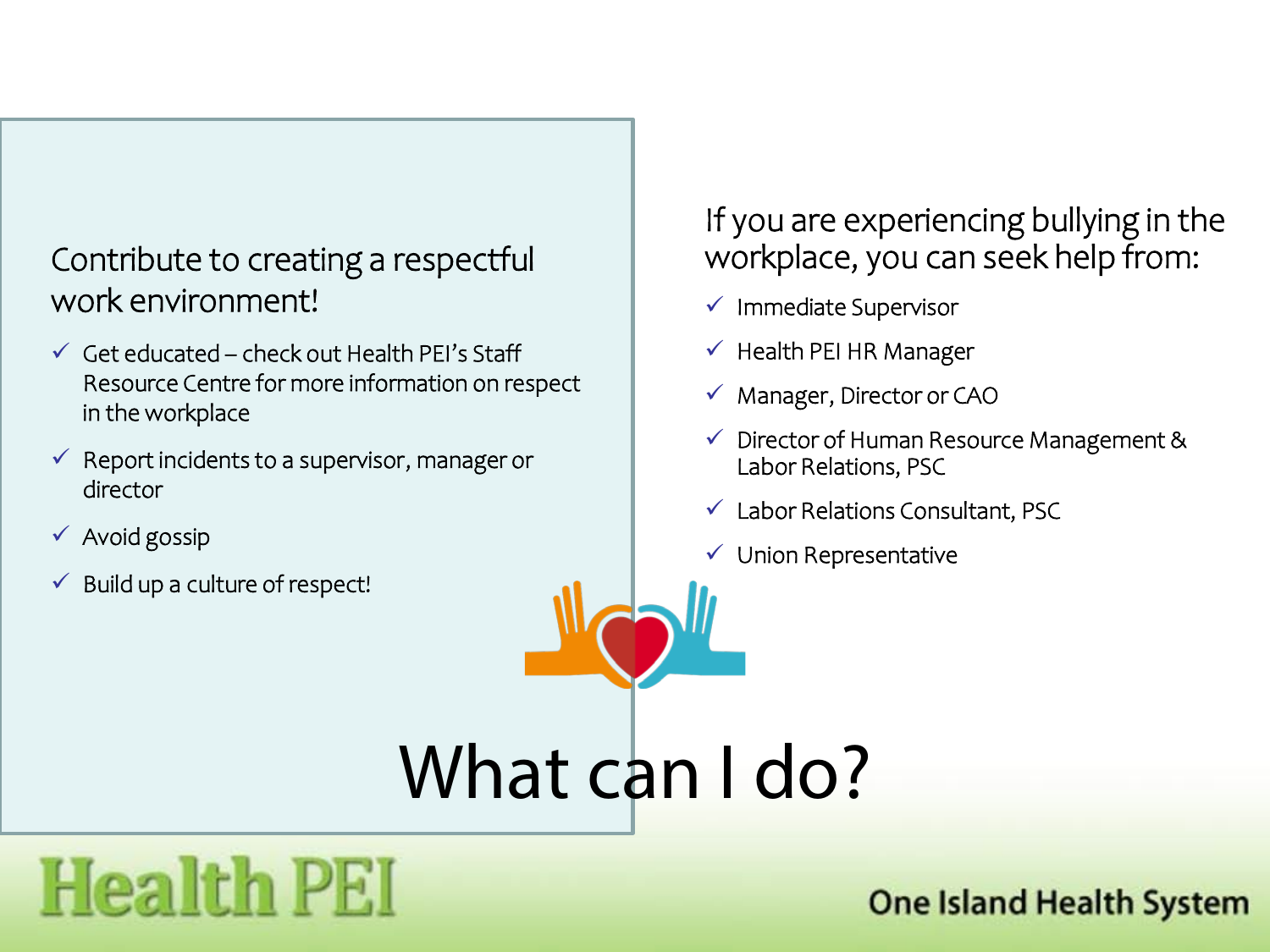### Immunization policy

- All employees MUST have their **annual immunization vaccine** or provide documentation that they have received it through public health.
- If an employee does not receive the immunization vaccine, they are to wear a mask at work when the staff will come into contact with patients (including patient care areas and common areas such as cafeteria, lobby) during the time the flu season is active until deactivated



# **Health PEI**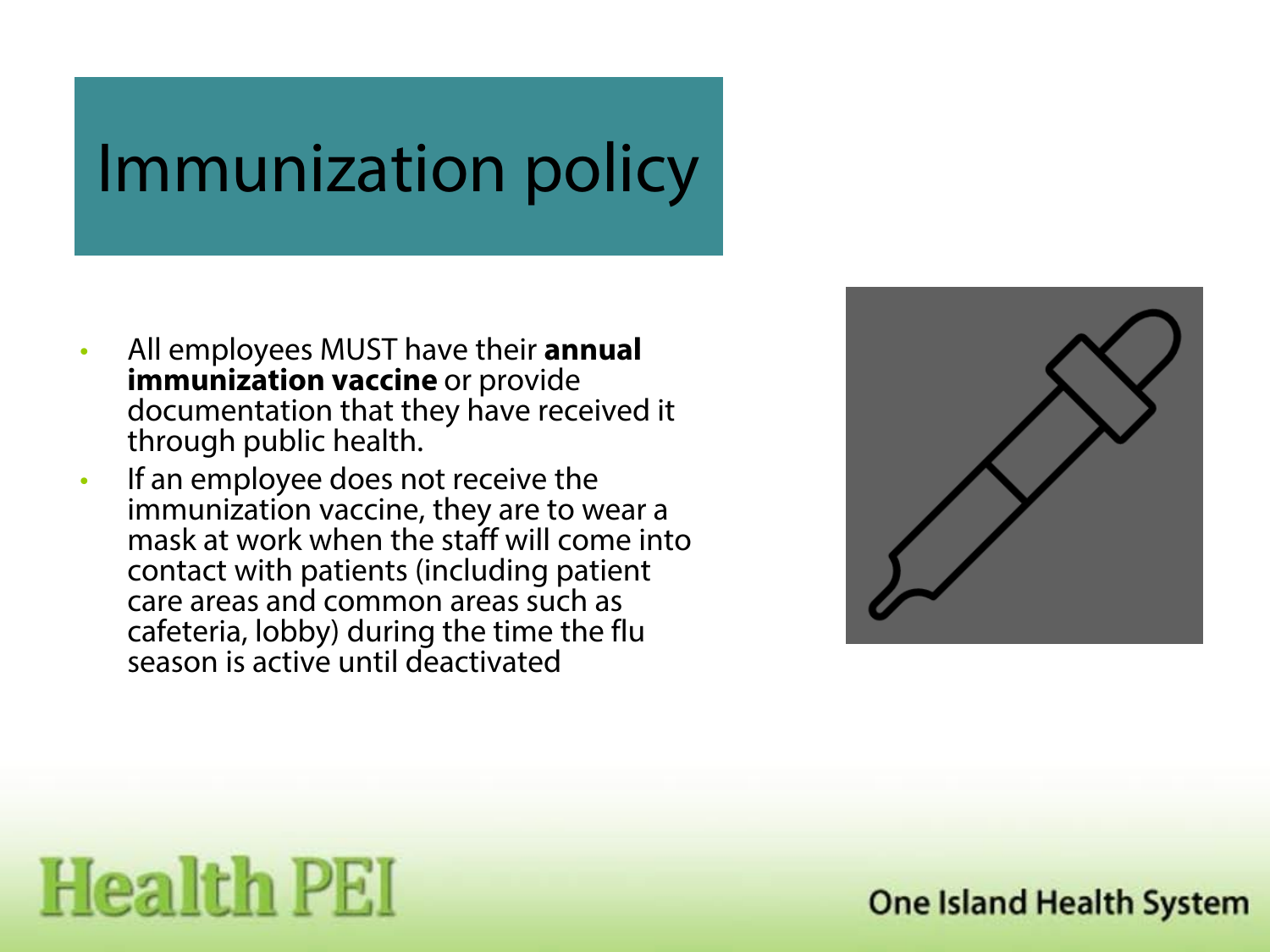### Drug, Alcohol & Medication

• All healthcare workers are expected to perform their assigned duties safely **without any limitations due to the inappropriate use or after-effects of use of alcohol, drugs, or medications**  (whether prescribed, non-prescribed, or over the counter), including cannabis, as reporting to work while impaired or not fit for work can pose a serious health and safety risk to patients, the public, and other persons in the workplace.



### **Health PEI**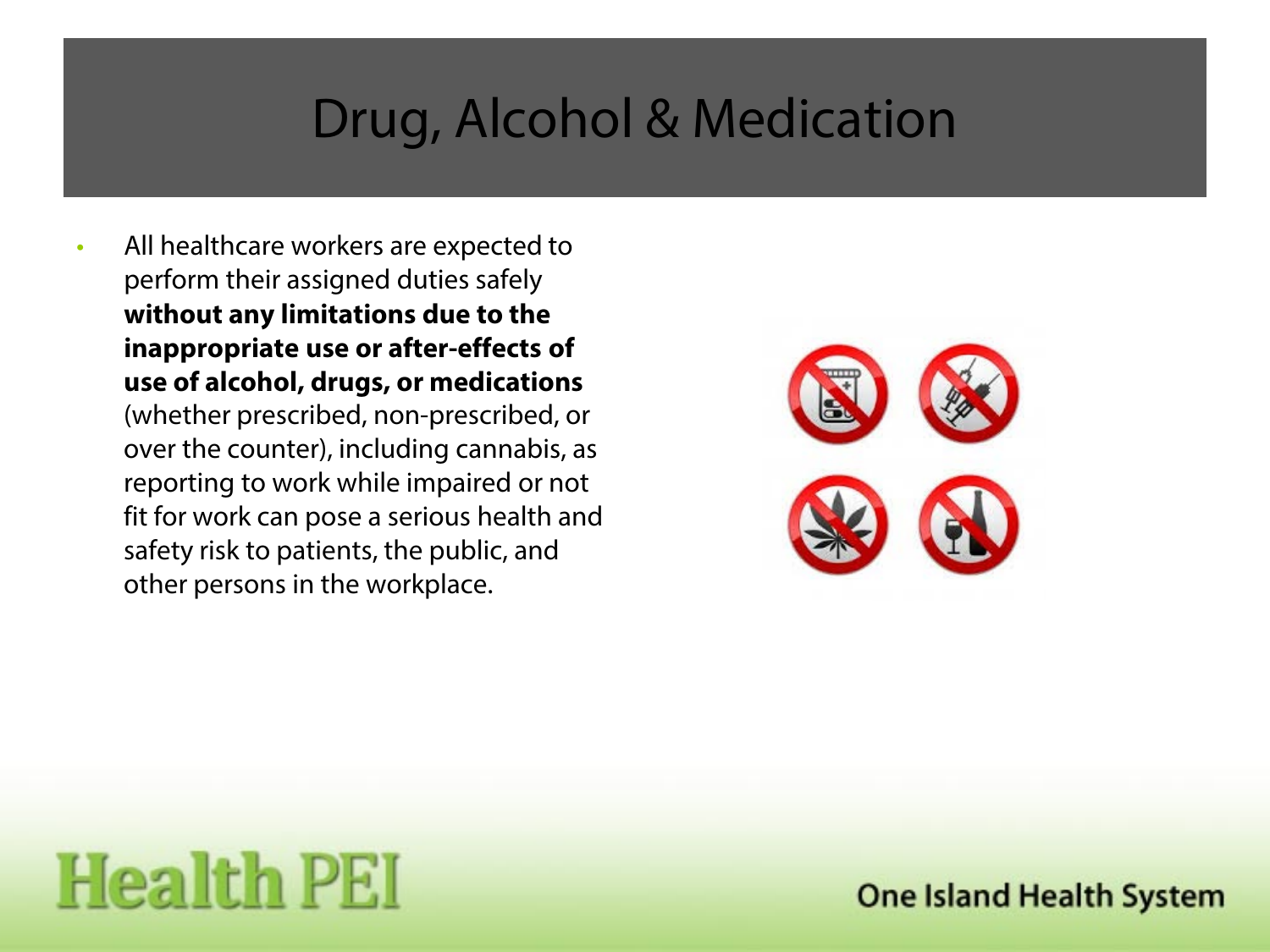### Performance Development

#### **Probationary evaluation**

- Completed after you reach your probationary hours
- Your supervisor will set up a meeting with you to give you feedback on your work performance

| ٥ |
|---|
|   |
|   |
|   |

**Health PEI** 

- A supportive process with the aim of helping an employee identify and work through barriers that affect job performance
	- Allows the employee and supervisor to identify areas of learning, skill building and personal/professional growth either on the job, through self study or attendance at workshops, in- services, etc. which the employee, by gaining an understanding of the subject, is able to apply what he/she has learned at the workplace.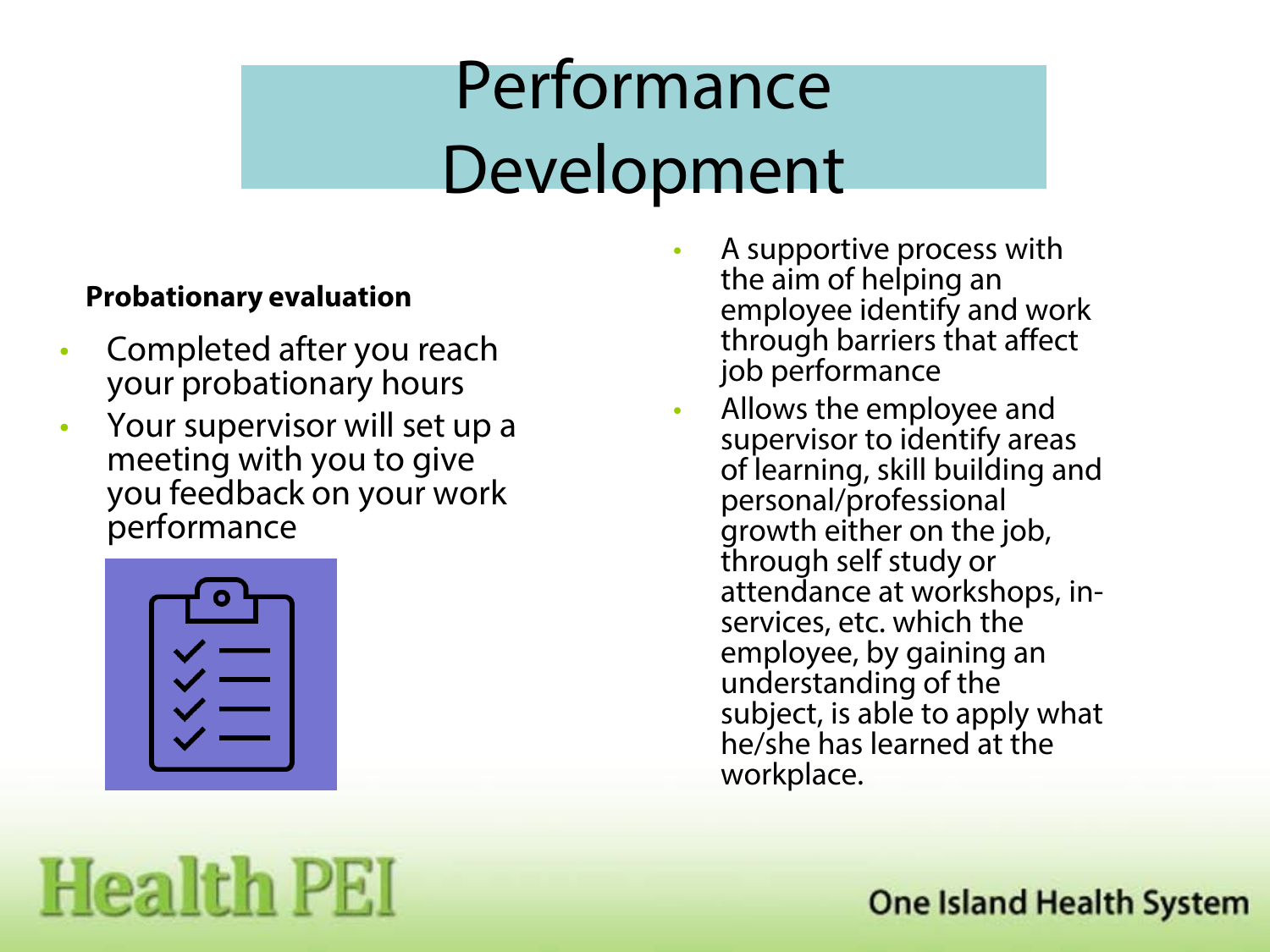### Attendance Management **Policy**

- We are committed to supporting the health and wellness of our employees.
- Health PEI depends on every employee to achieve its vision. **Regular attendance at work is an expectation** of employment and is considered the responsibility of every employee.
- However, **we will support employees whenever needed** and provide support services and resources, such as EAP and sick leave, to assist employees in maintaining and improving their health.
- Every Health PEI employee makes a valuable contribution to the services we provide. Absent employees are missed by their co-workers, their work unit, and ultimately by patients.

## **Health PEI**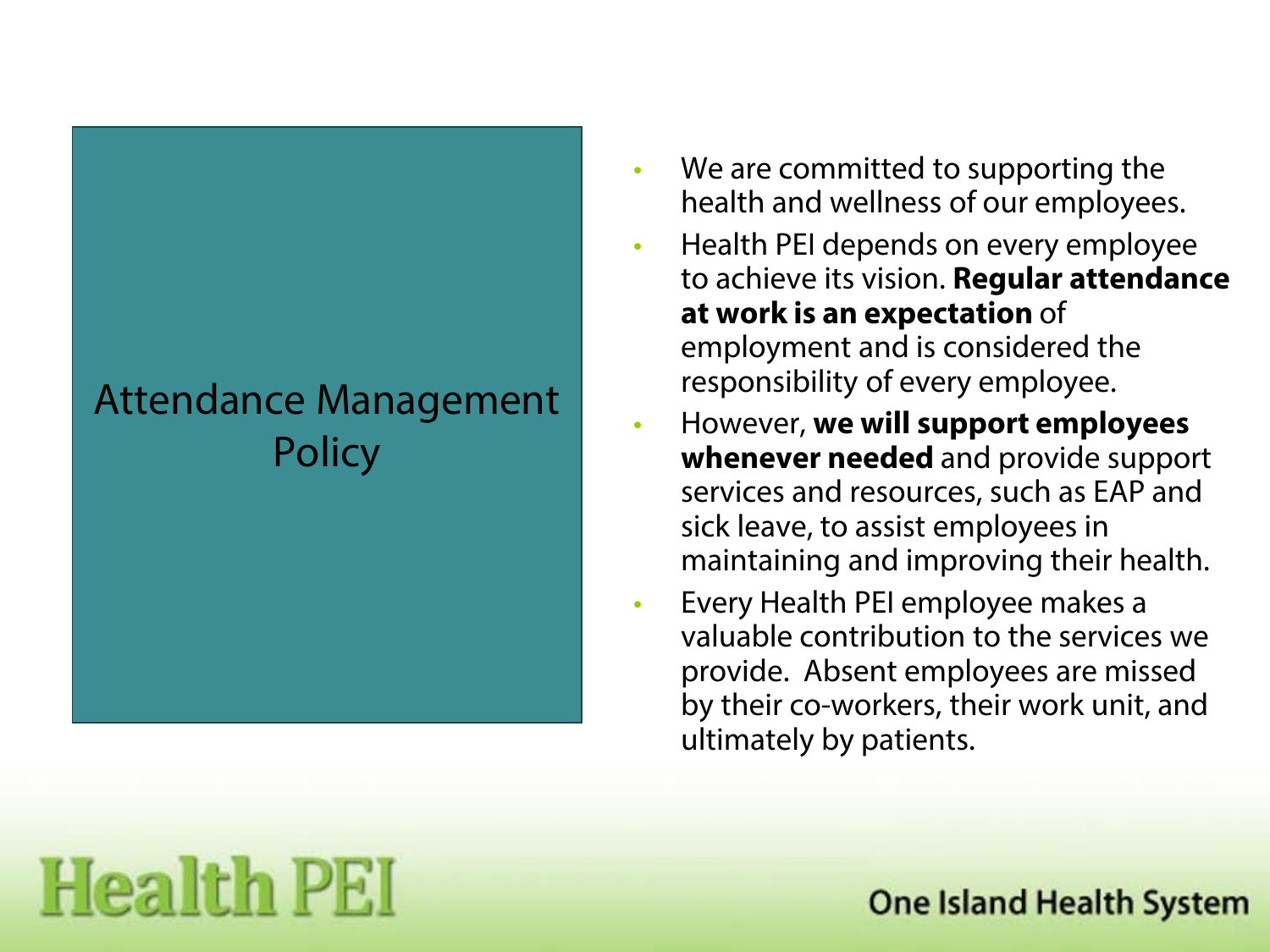



- Employees are expected to conduct themselves in accordance with the highest standards of integrity, and to **avoid conflicts, or appearance of conflict of interest**.
- A conflict of interest exists in any situation where an employee, either for himself/herself or some other person(s), attempts to promote a private or personal interest which actually or apparently:
	- Interferes with the objective exercise of the employees' duties as an employee of Health PEI;
	- Advances or enhances the employee due to their position with Health PEI.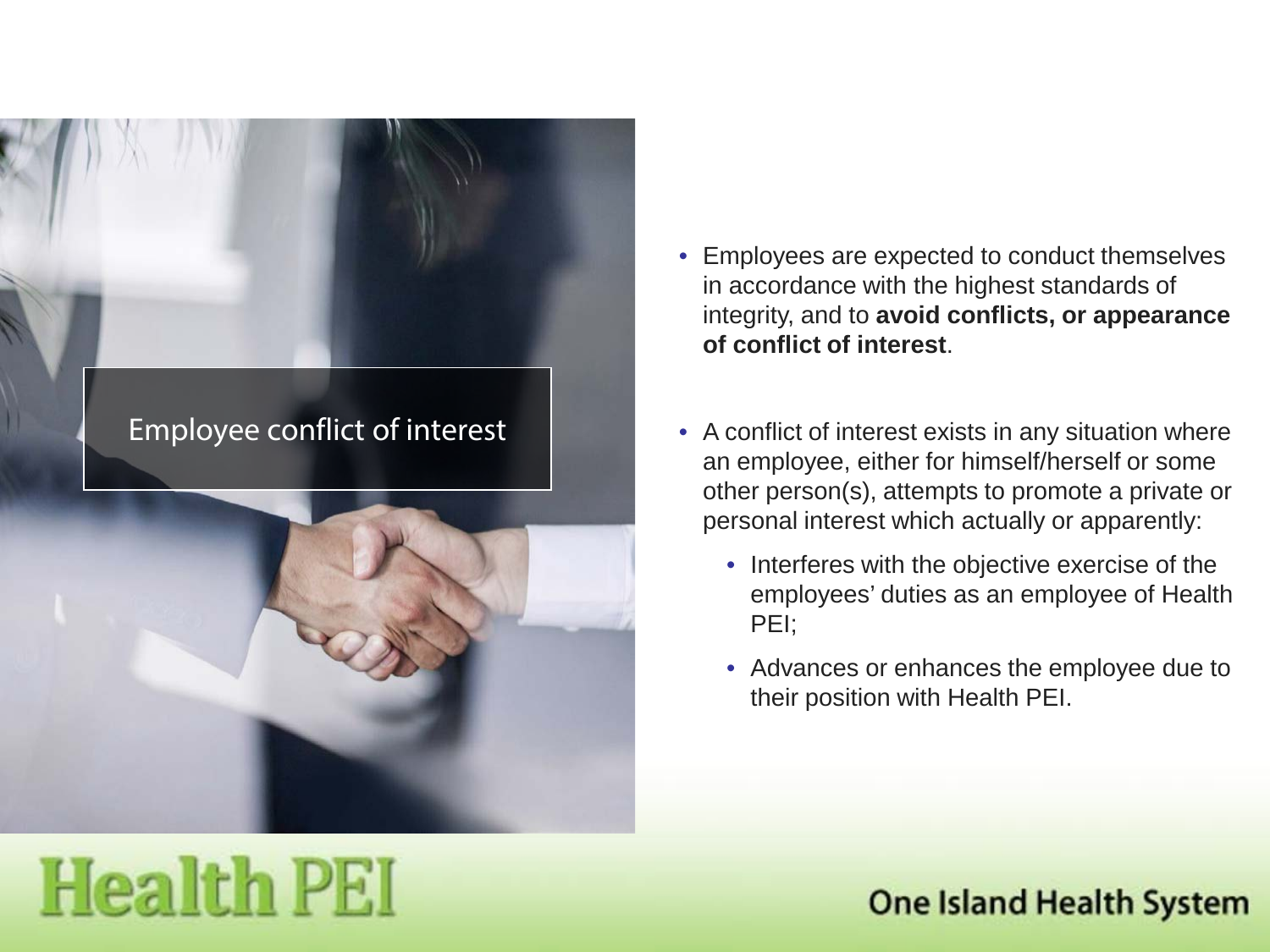### **Workplace** Expectations

### Scent Free

Dress Code

Code of Conduct

**Confidentiality** 

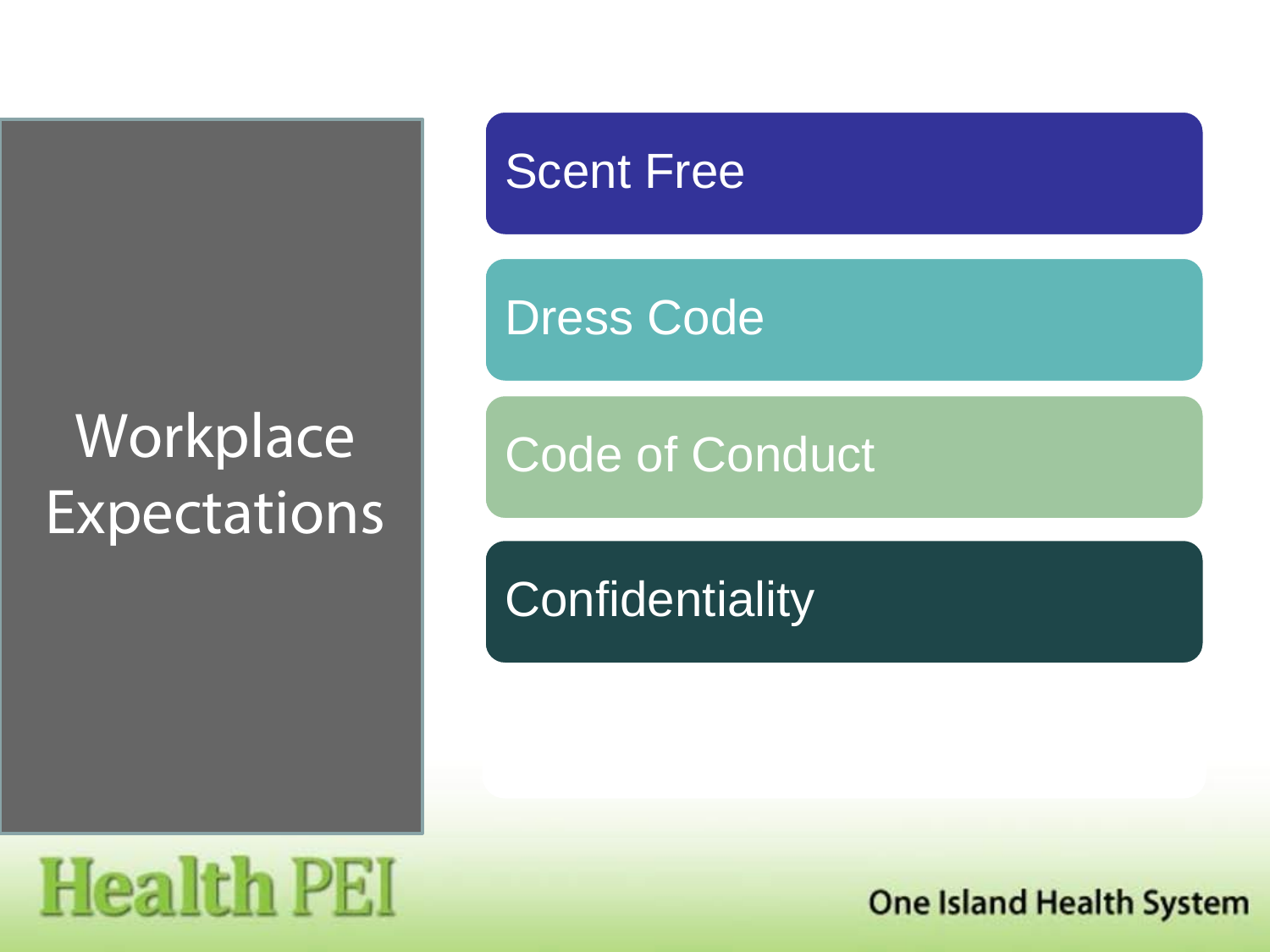

#### Scent Free

**Health PEI** 

#### **▶ Scent Free**

#### DRESS CODE

- $\blacktriangleright$  Uniforms are not to be worn while commuting to or from work
- Required to change in a designated locker rom
- Maintain professionalism as well as Infection Prevention & Control standards

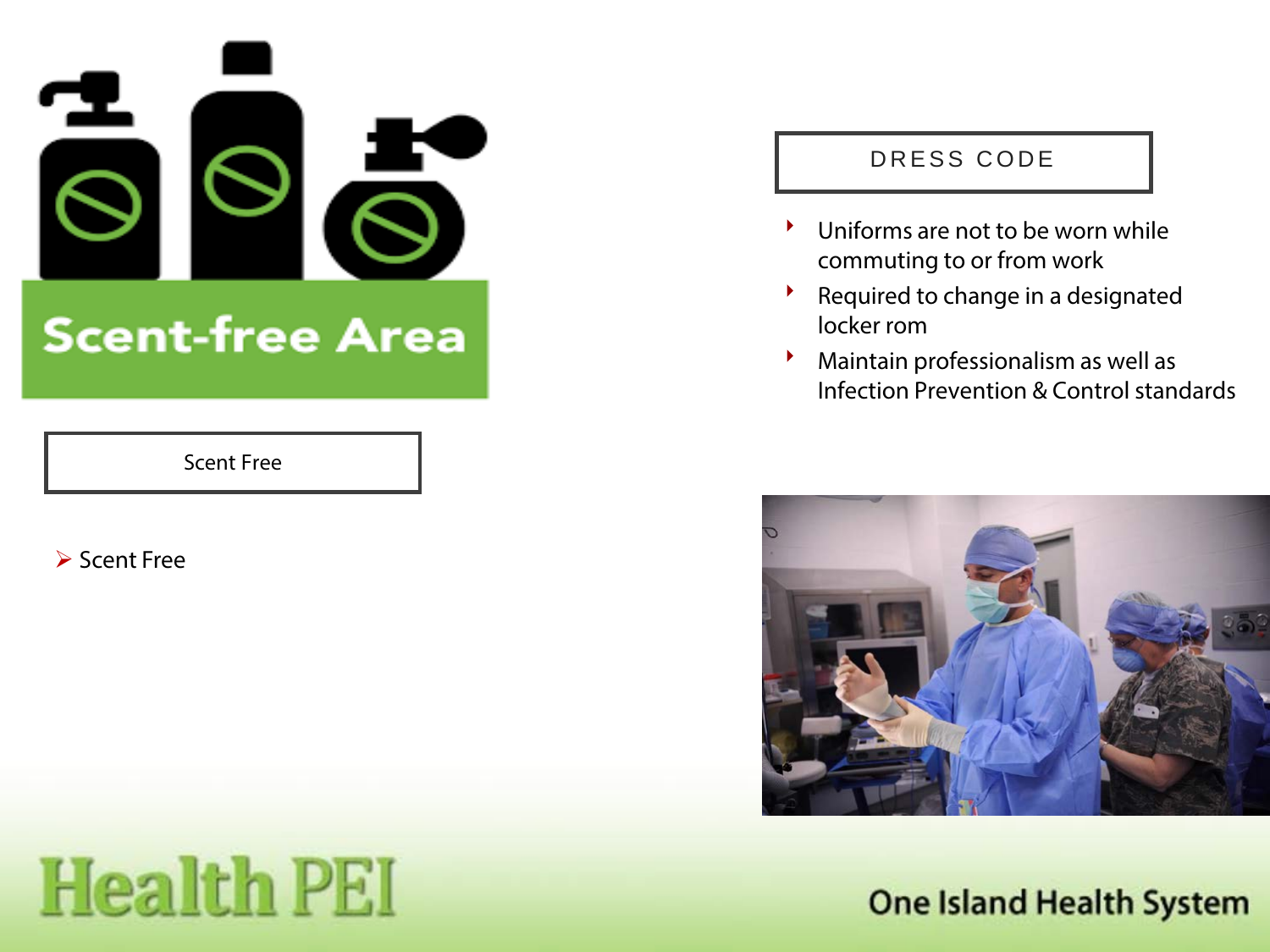# Code of Conduct



- Demonstrates how all Health PEI staff across the system are to live the organizations three core values: Caring, Integrity, Excellence
- Responsibility of all staff
- Companion document to all Health PEI bylaws, policies, procedures, Patient Bill of Rights, standards, and guidelines.

### **Health PEI**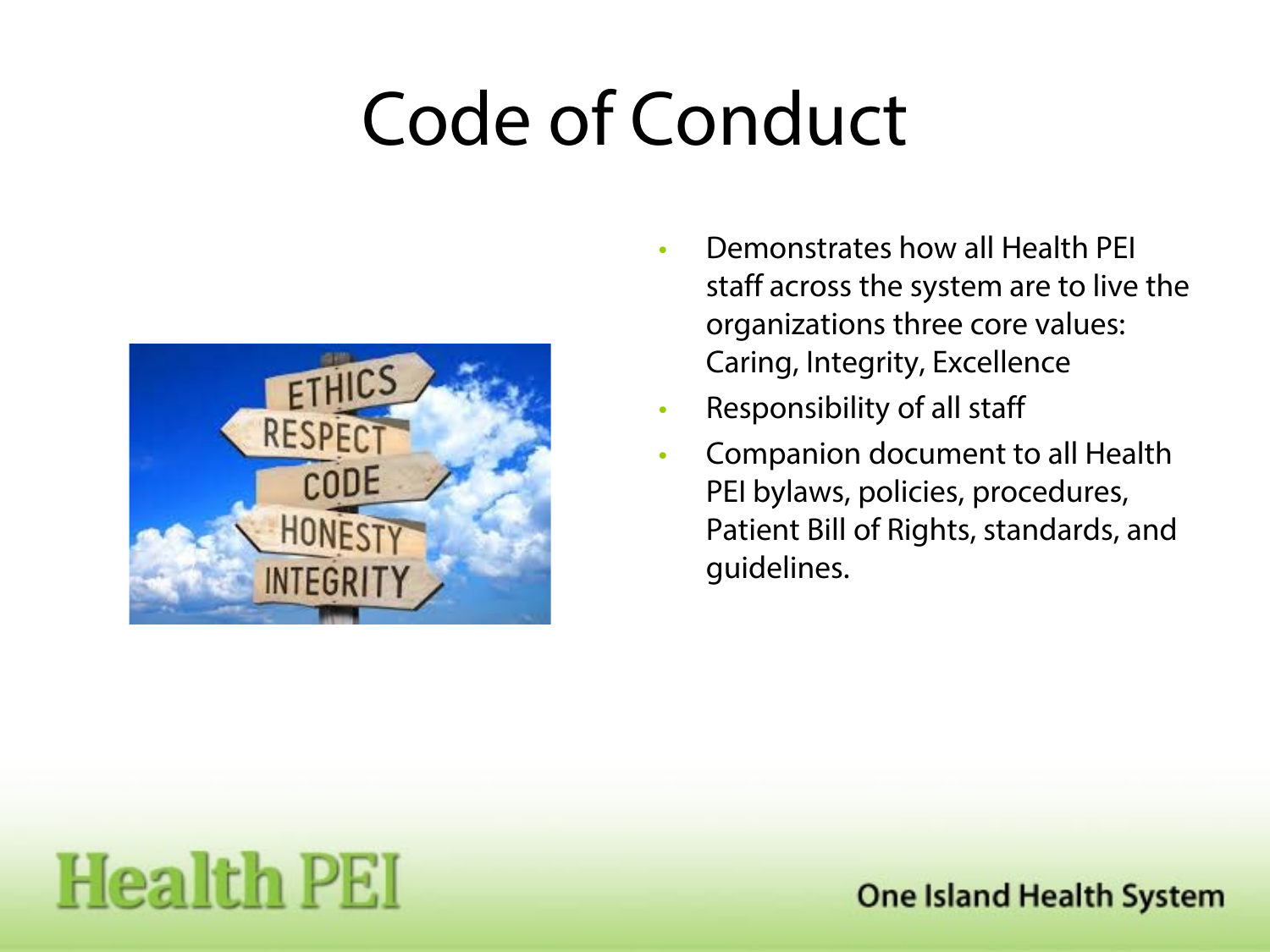# Confidentiality

- $\triangleright$  Commitment to provide confidentiality of information to staff, physicians, volunteers and clients.
- **Strict confidentiality must be maintained** by all employees, physicians, volunteers, students, and any other persons who have access to documentation or information pertaining to patient diagnosis, treatment or personal affairs.
- $\triangleright$  Disclosure of any information will be cause for a review and could lead to discipline or termination of the employee.



### **Health PEI**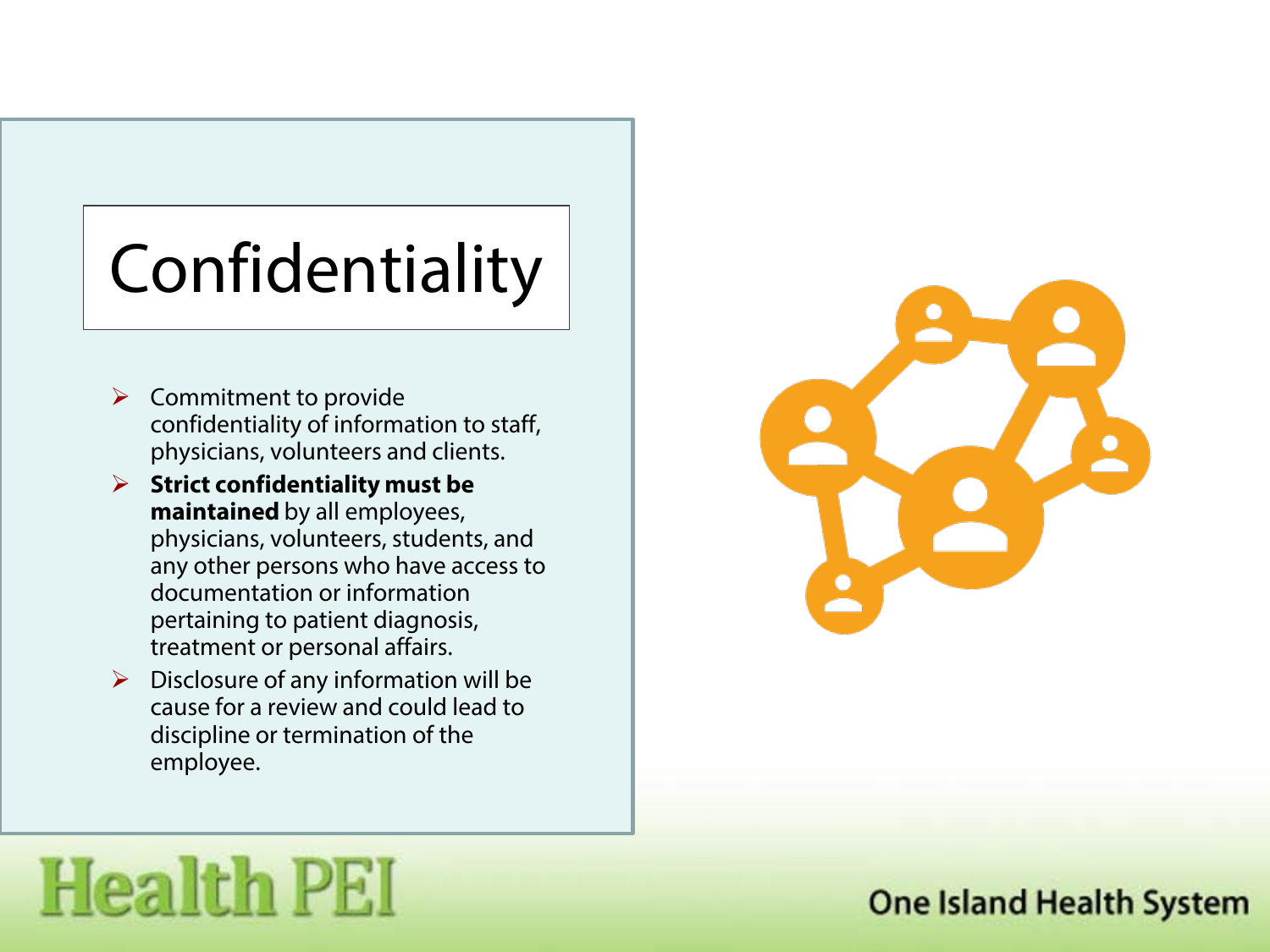### Confidentiality



<https://www.youtube.com/v/t2SB6JtgPhM>

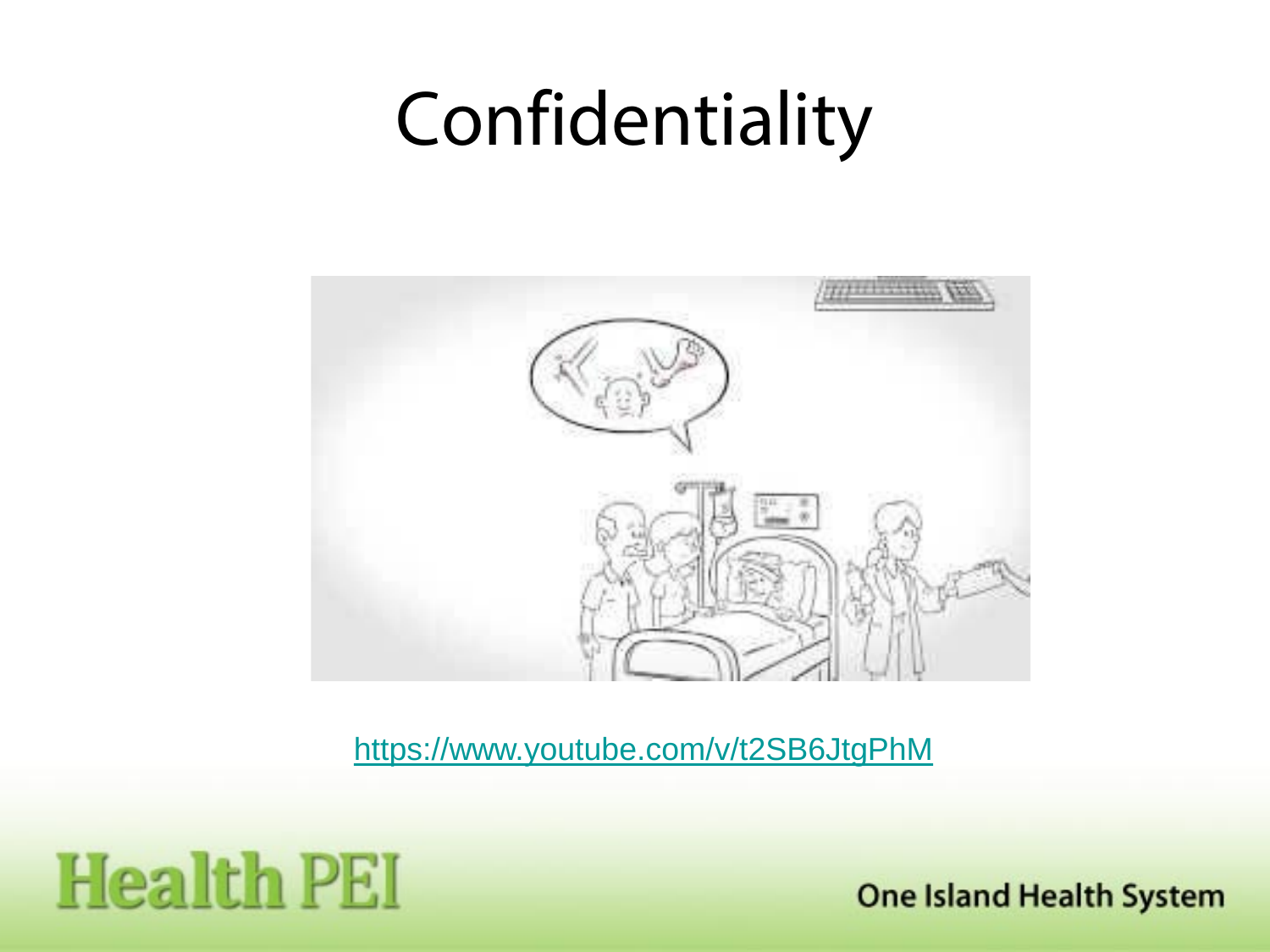### **Health PEI** One Island Health System

### General HR Processes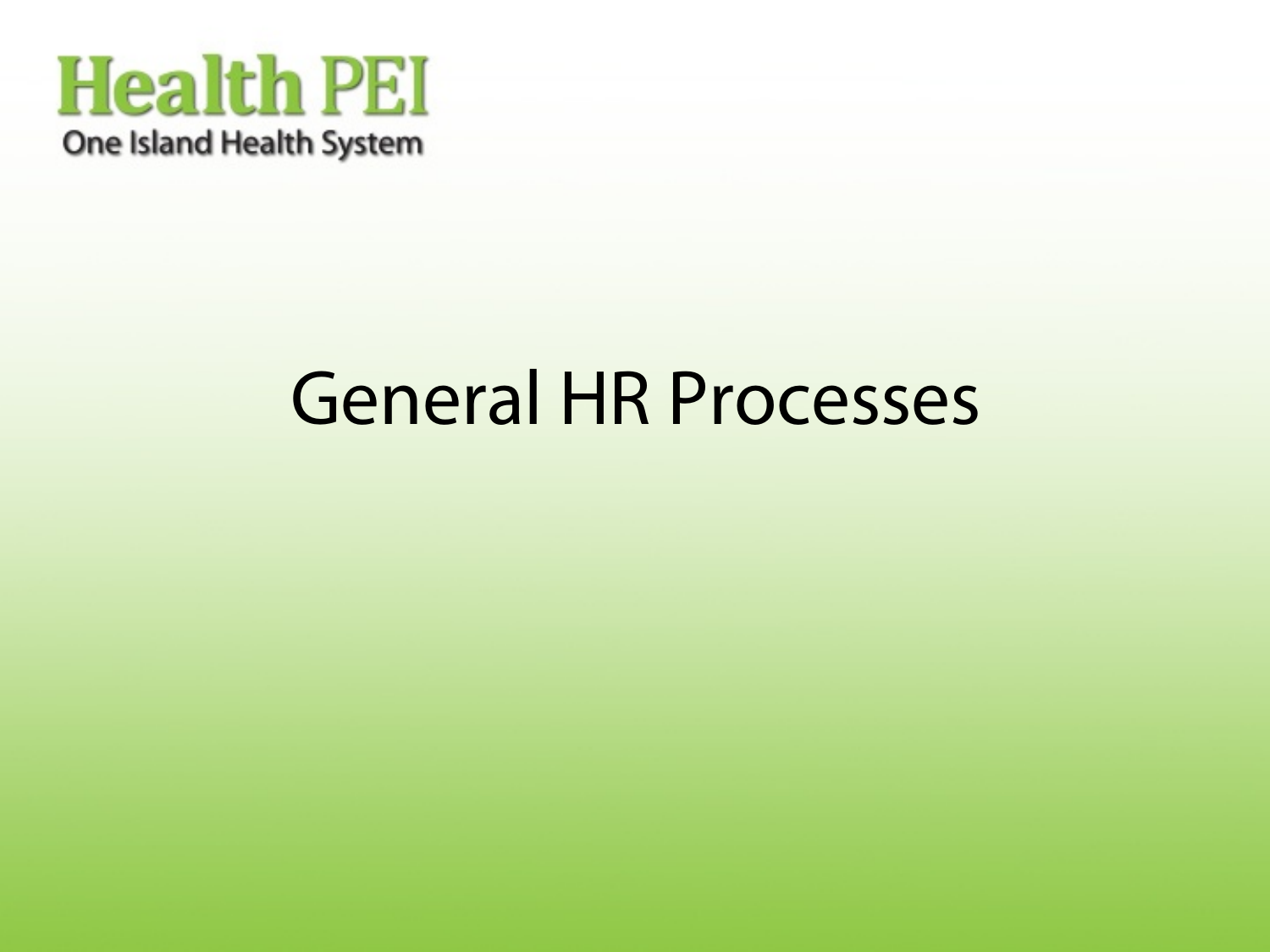### **HR Contacts**

#### **HR/Employee Services Assistant**

Process and advise managers and staff in relation to:

**Employee transactions** Verification of the completion of HR Action **Forms Payroll related** functions (issuing ROE's, timesheet management)

**General administration** of: Collective agreements **Staffing** Employee benefit administration

**Health PEI** 

#### **HR Coordinator**

**Ensure the consistent** application of human resource services in the areas including:

**Staffing** Development **Human Resource** planning **Human Resource Information** Management **General Labour Relations Duty to Accommodate** processes **Return to work** processes

#### **HR** Manager

Lead and advise in the areas of:

**Human Resource** Management **Labour Relations Workplace Investigations** Contract/Collective Agreement **Interpretation Strategic** Planning **Duty to Accommodate** Return to work planning and options Oversight to WCB/OHS matters People management **Discipline matters**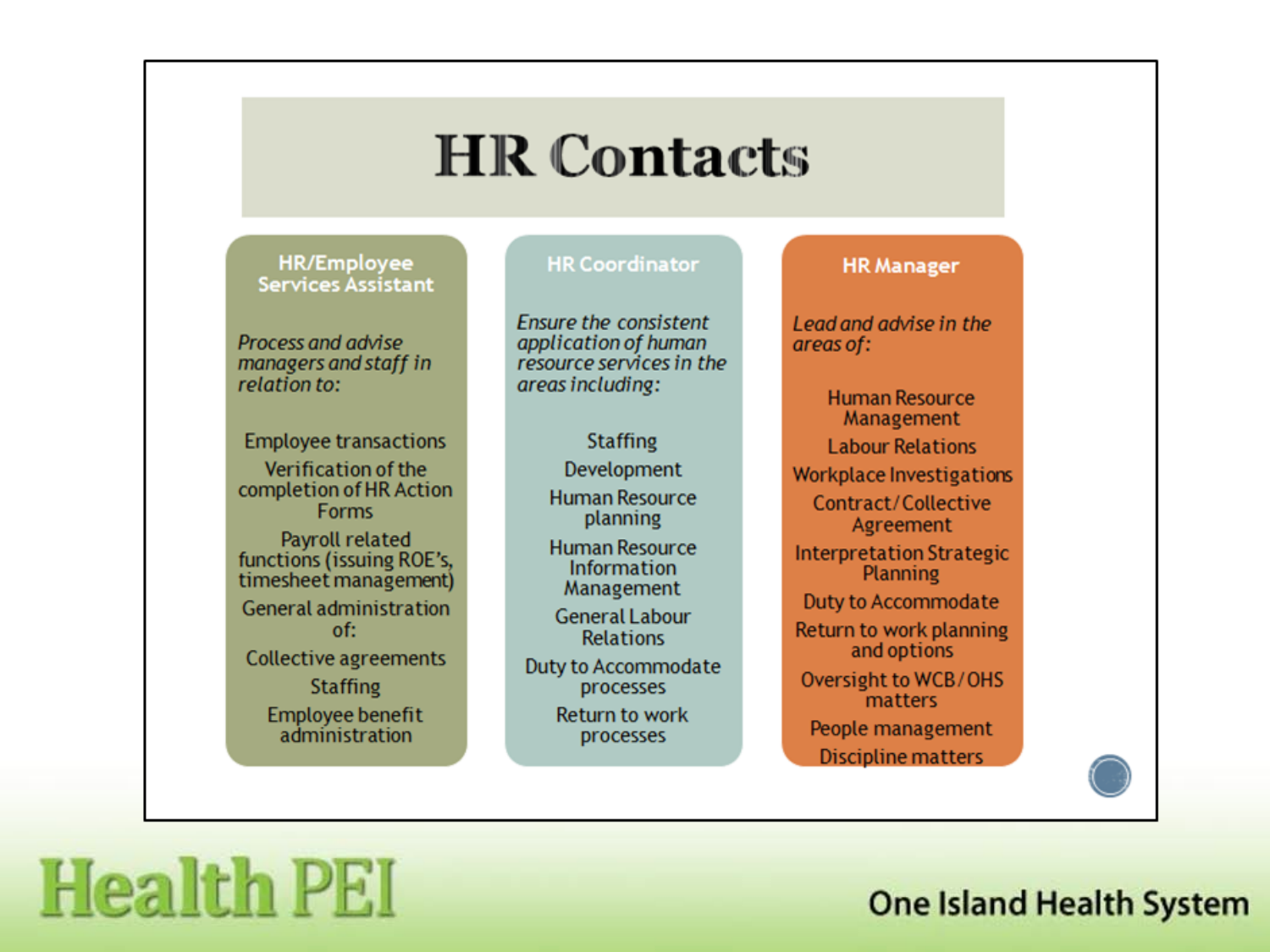# Staff Groupings

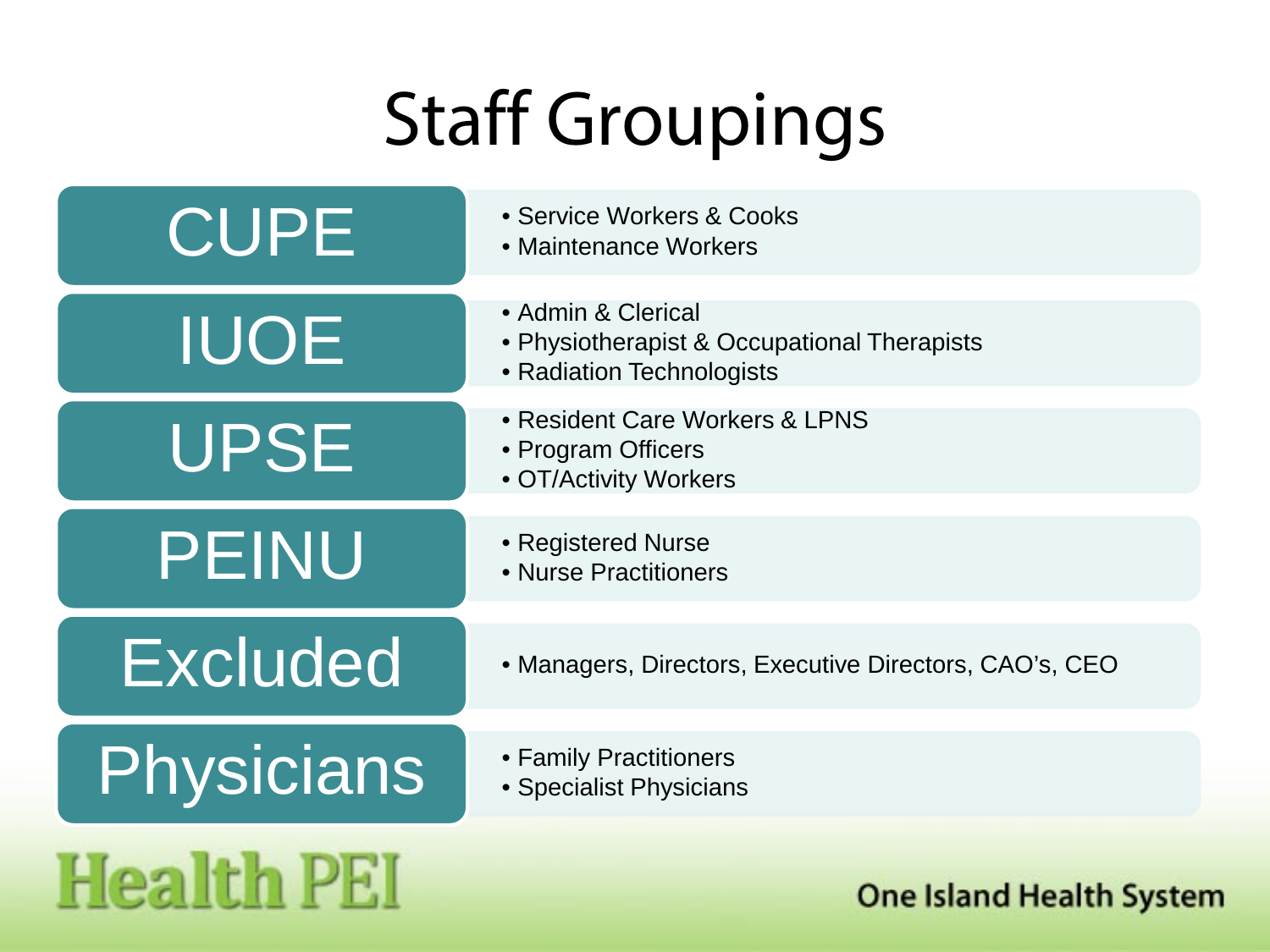### Collective Agreements



### **Health PEI**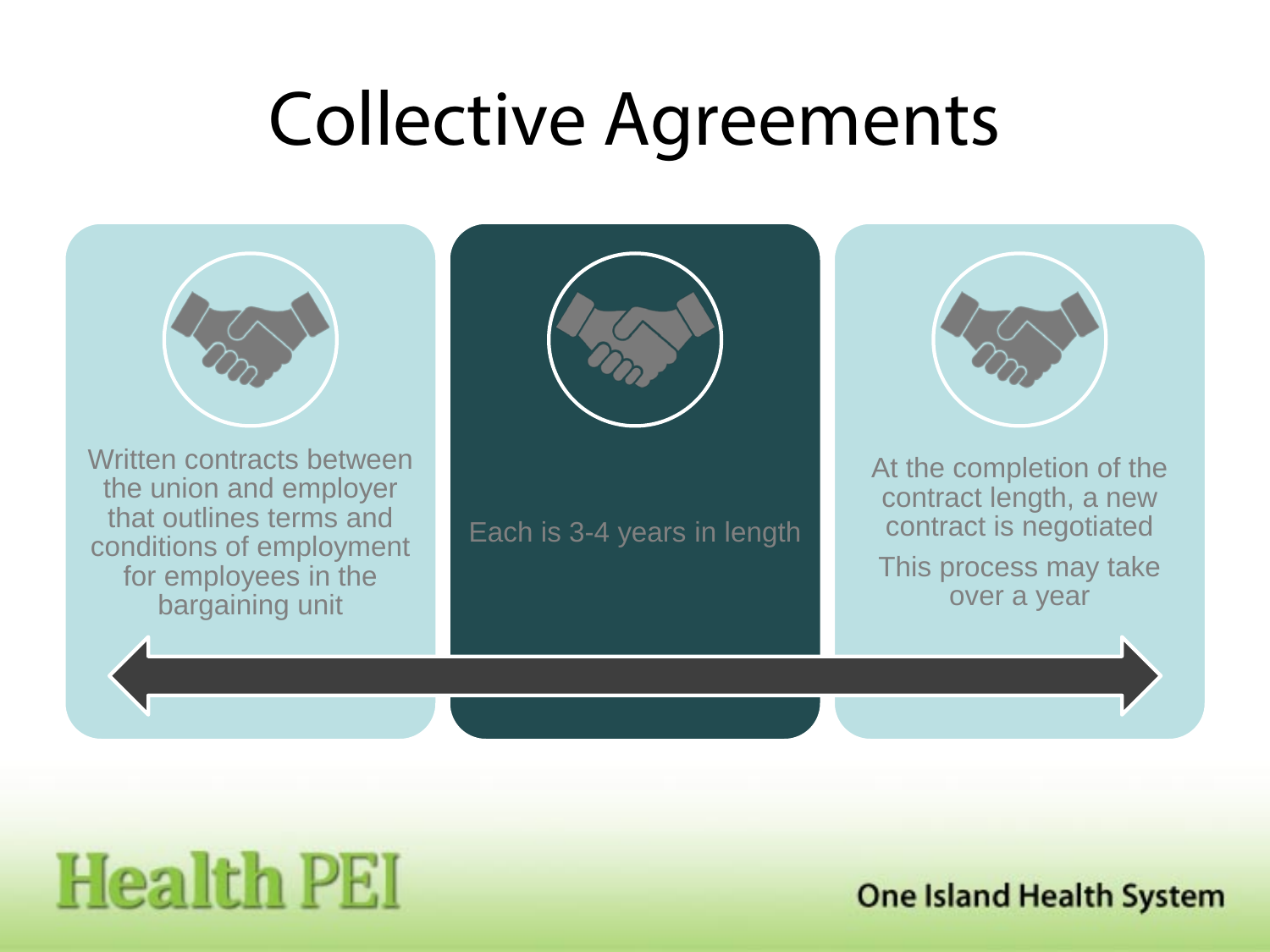

#### Casual Employees

• Receive regular rate of pay plus 12% in lieu of benefits

#### Temporary

• Receive regular rate of pay and earn sick, vacation and stat holidays

#### Long Term Temporary (PEINU, UPSE, IUOE)

• If hired for 1 year or more, you will also be eligible for life insurance, accidental death and dismemberment insurance and health & dental coverage

#### Permanent

- Receive regular rate of pay, earn vacation, sick and stat holidays
- Eligible for life insurance, accidental death and dismemberment insurance, health/dental/travel insurance, long-term disability and pension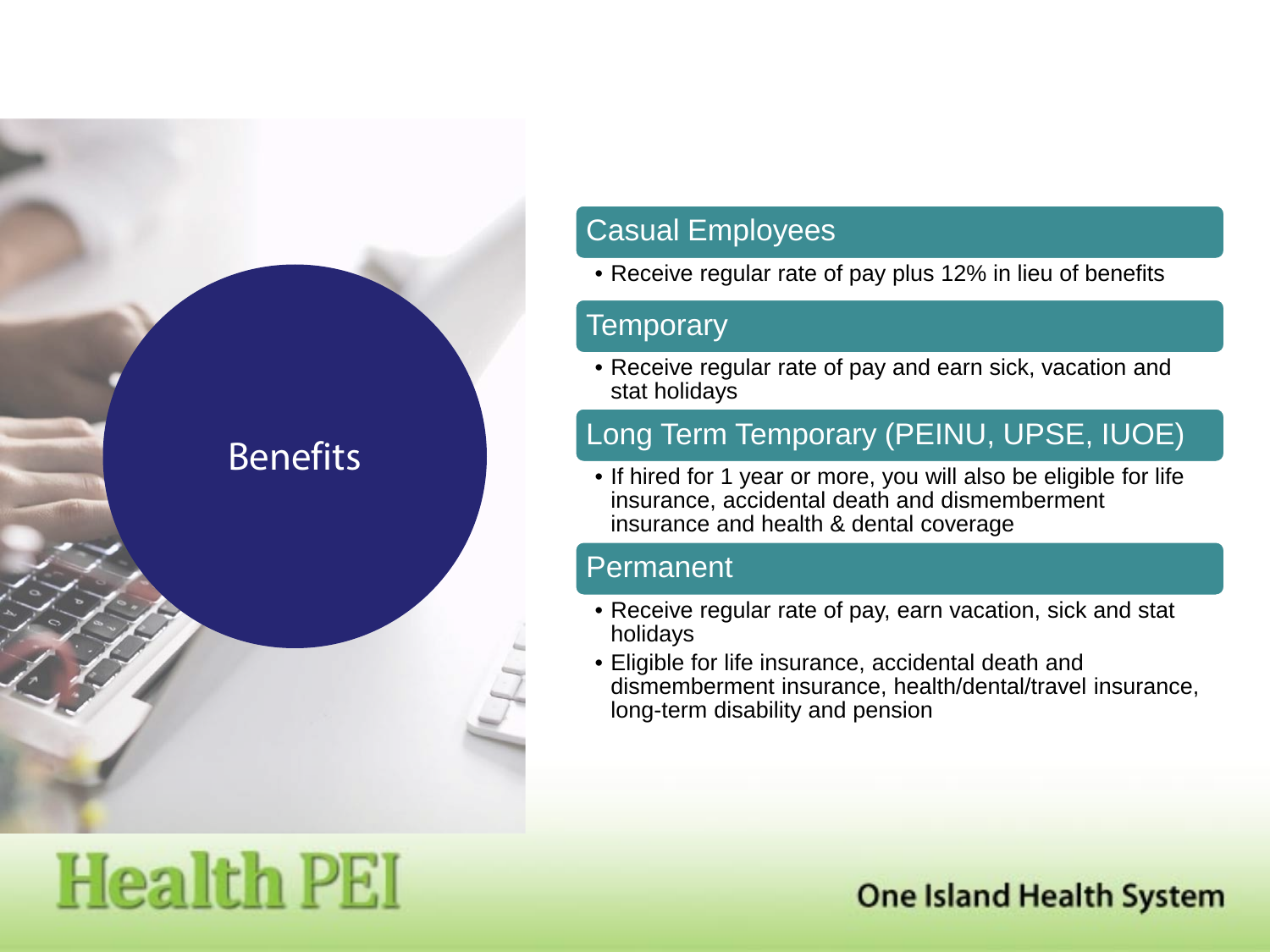### Payroll Information

### **Pay Periods**

• Paid two weeks in arrears (covers from Sunday to Saturday)

### **Pay advice stub every second Thursday**

• Shift workers note: the first shift of the day is the night shift

### **Insite Portal**

- Designed to provide the employee with safe and secure access to personal pay and leave information.
- Accessible from any computer with internet connection.

### **Health PEI**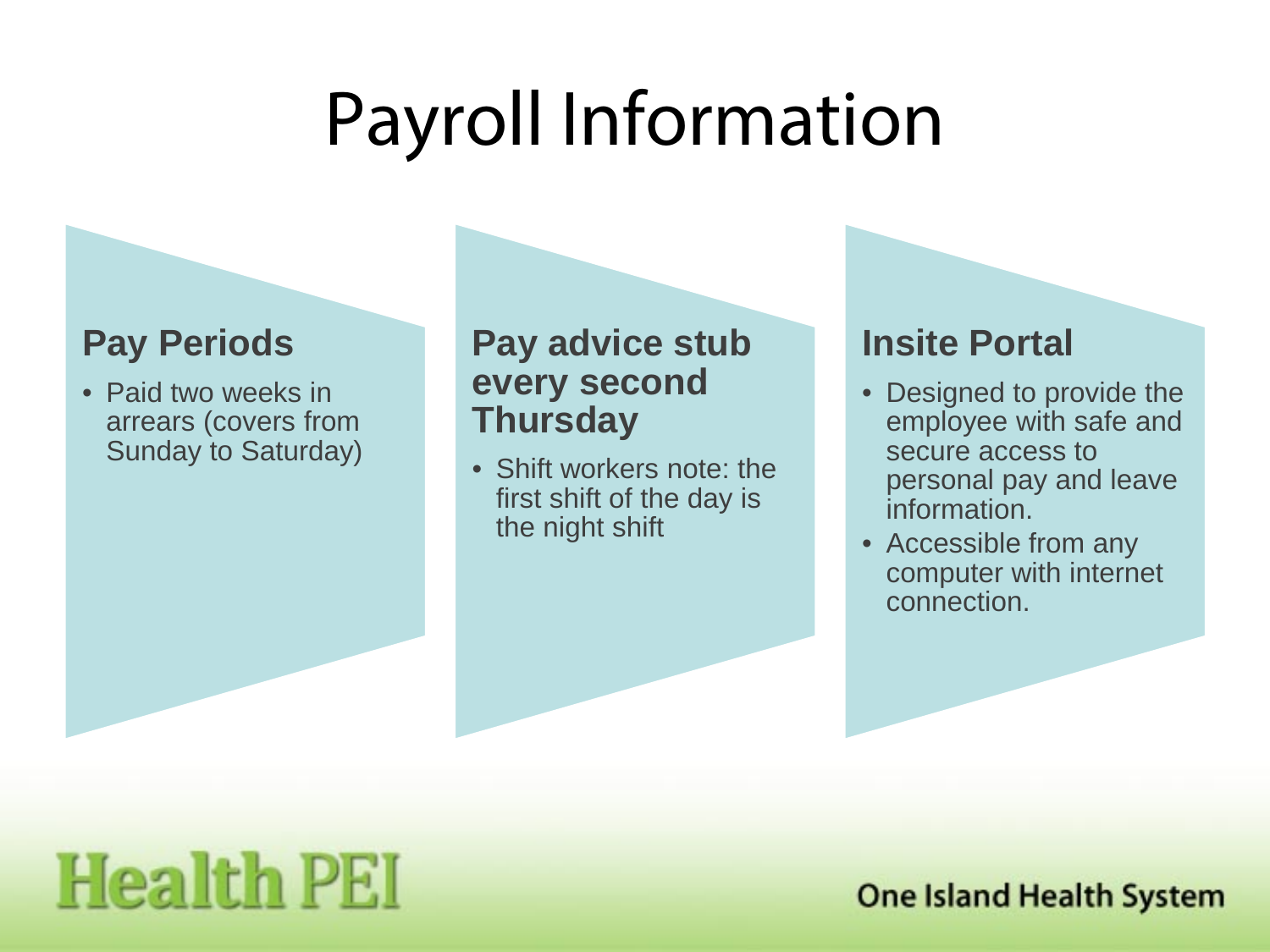

### **Pay Rates**

**(step increments)**

Step increases (after 1950 paid hours) will move to the next step in the pay scale until the maximum rate of pay is reached for that classification.

Refer to collective agreement provisions

### **Health PEI**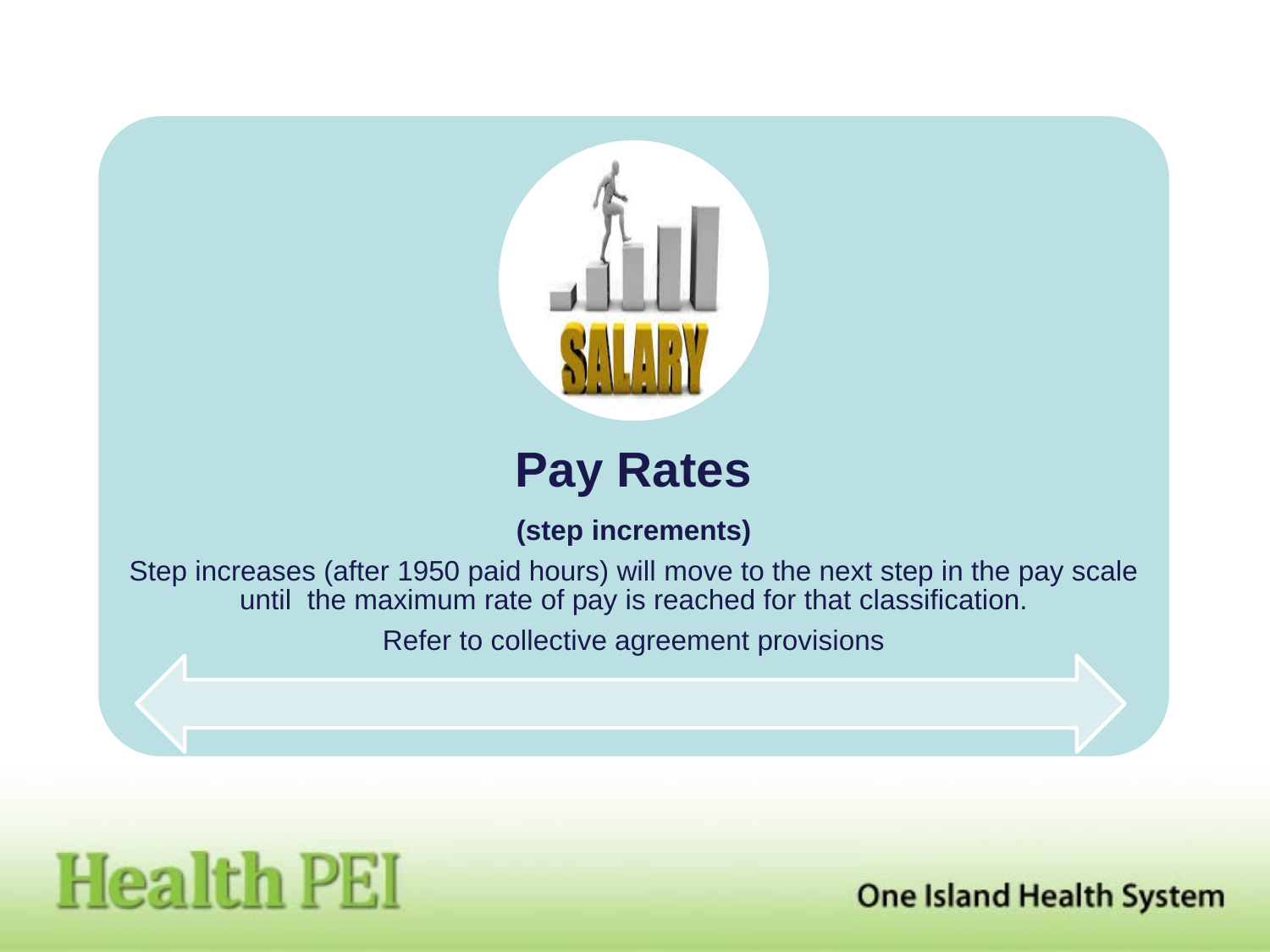



### **Health PEI**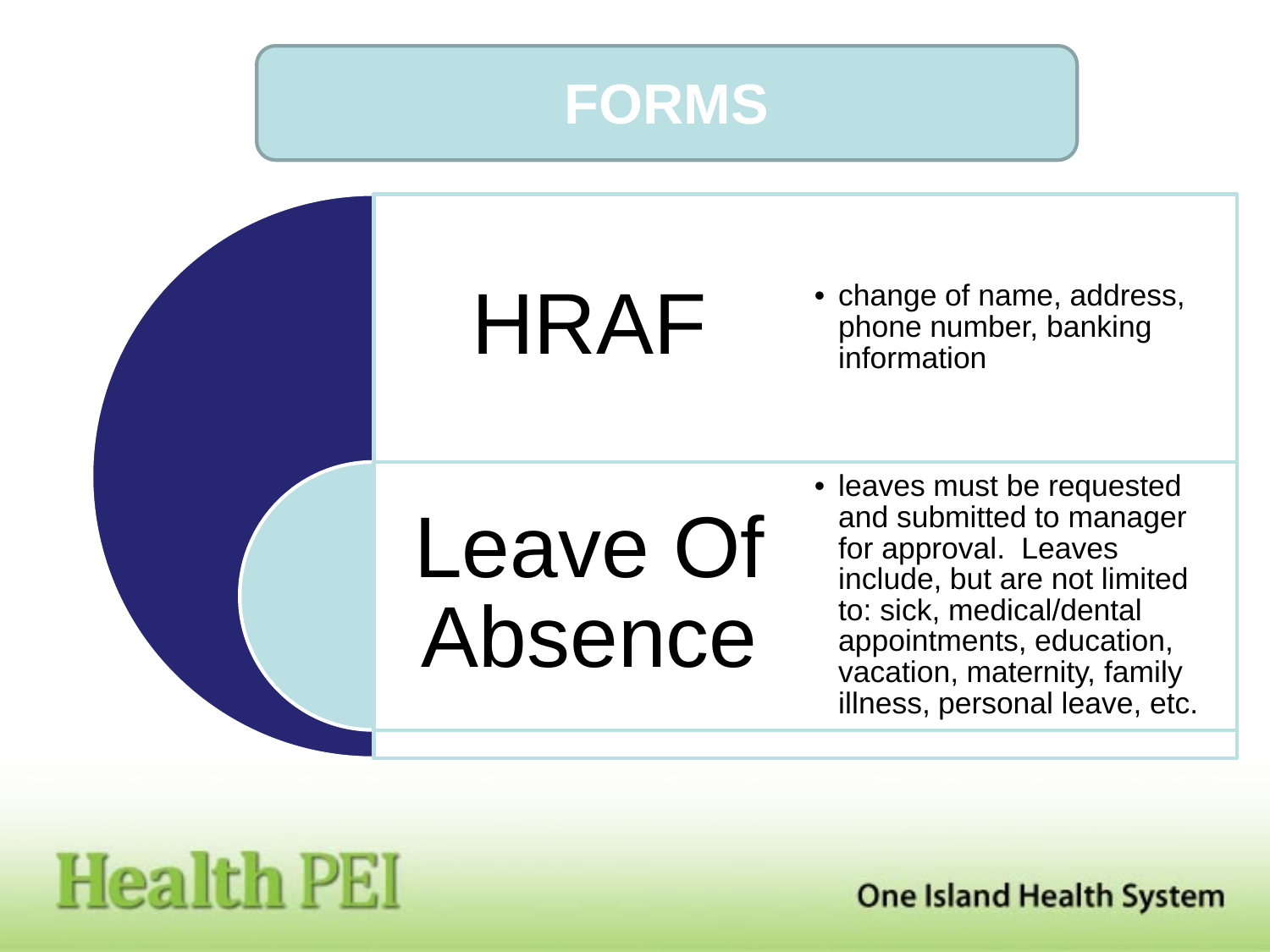# Staffing Process

- PEI Public Service Commission coordinates staffing for Health PEI.
- Job vacancies are posted on bulletin boards and on the government health website for 7 days.
- Job applications are available at your worksites or visit the government website [www.gov.pe.ca/jobspei/](http://www.gov.pe.ca/jobspei/) or on your mobile device at

[\(www.princeedwardisland.ca/en/topic/jobs\)](http://www.princedwardisland.ca/en/topic/jobs) and click on job opportunities, how to apply and apply online.

• Submit application to the appropriate location as indicated at the bottom of the job posting

## Job Postings

### **Health PEI**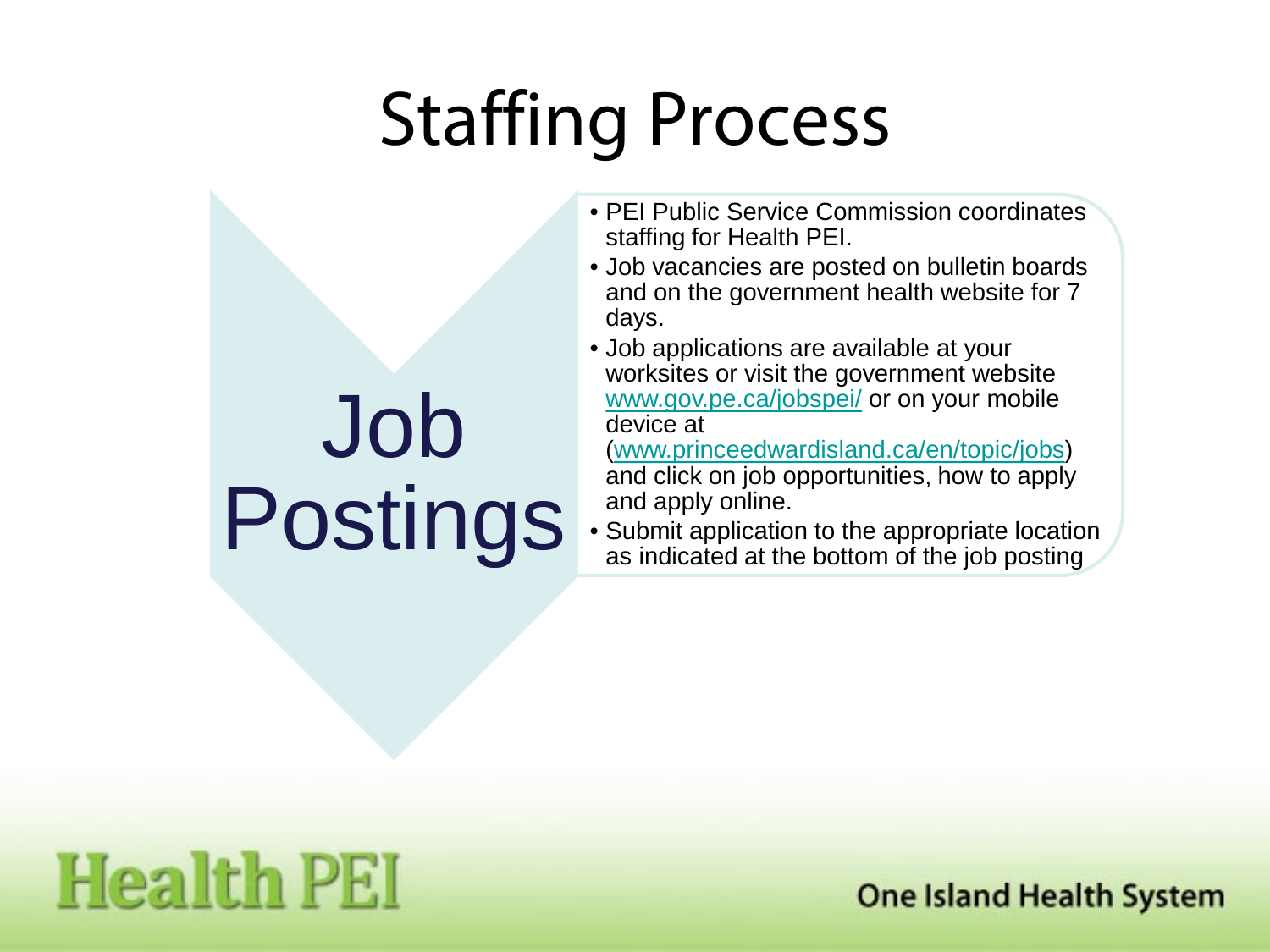# Screening & Selection Process

### **S** Are you a<br>**5** member of the bargaining unit?

### **Sending**<br>**Senion**<br>**Senion**<br>Senion<br>Senion<br>Senion<br>Senion<br>Senion<br>Senion<br>Senion<br>Senion<br>Senion<br>Senion<br>Senion<br>Senion<br>Senion<br>Senion<br>Senion<br>Senion<br>Senion<br>Senion<br>Senion<br>Senion<br>Senion<br>Senion<br>Senion<br>Senion<br>Senion<br>Senion<br>Senion<br>Senio does it play?

**Example 13**<br> **Employer State State Seminary**<br> **Example State State Seminary**<br> **Example State State**<br> **Example State**<br> **Example State** temporary, probationary, permanent.

**Evaluation**<br> **Evaluation**<br> **Evaluation Work**<br> **Evaluation Work**<br> **Evaluation**<br> **Evaluation**<br> **Evaluation**<br> **Evaluation** interview, work references and work history

# **Health PEI**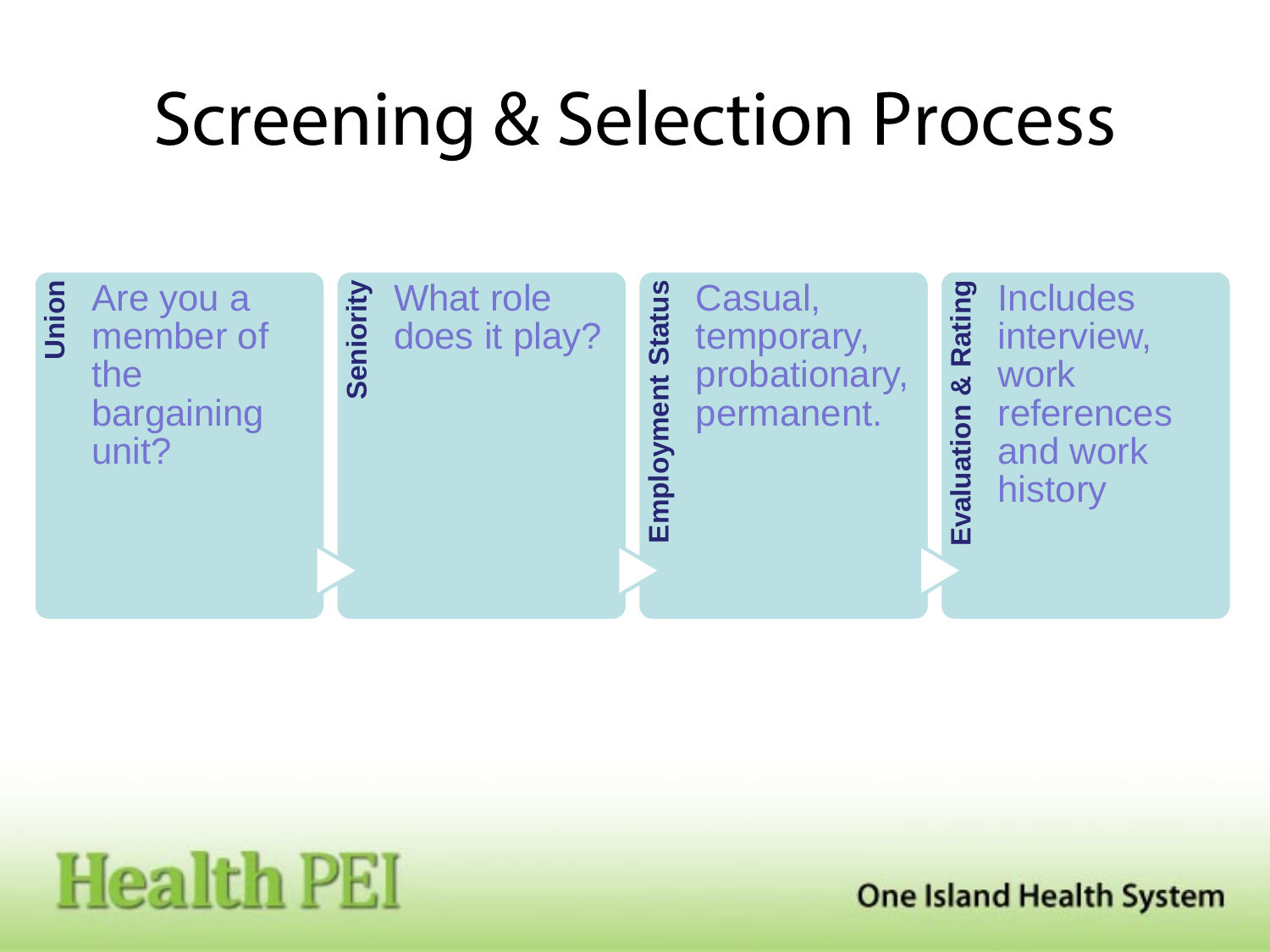### Training & Development

**Health PEI supports employee learning needs**

On-site training (eg. WHIMIS, CPR, TLR, etc.)

UPSE, IUOE, PEINU, CUPE, excluded training and development funds

**External** Partners, contracts, etc

### **Health PEI**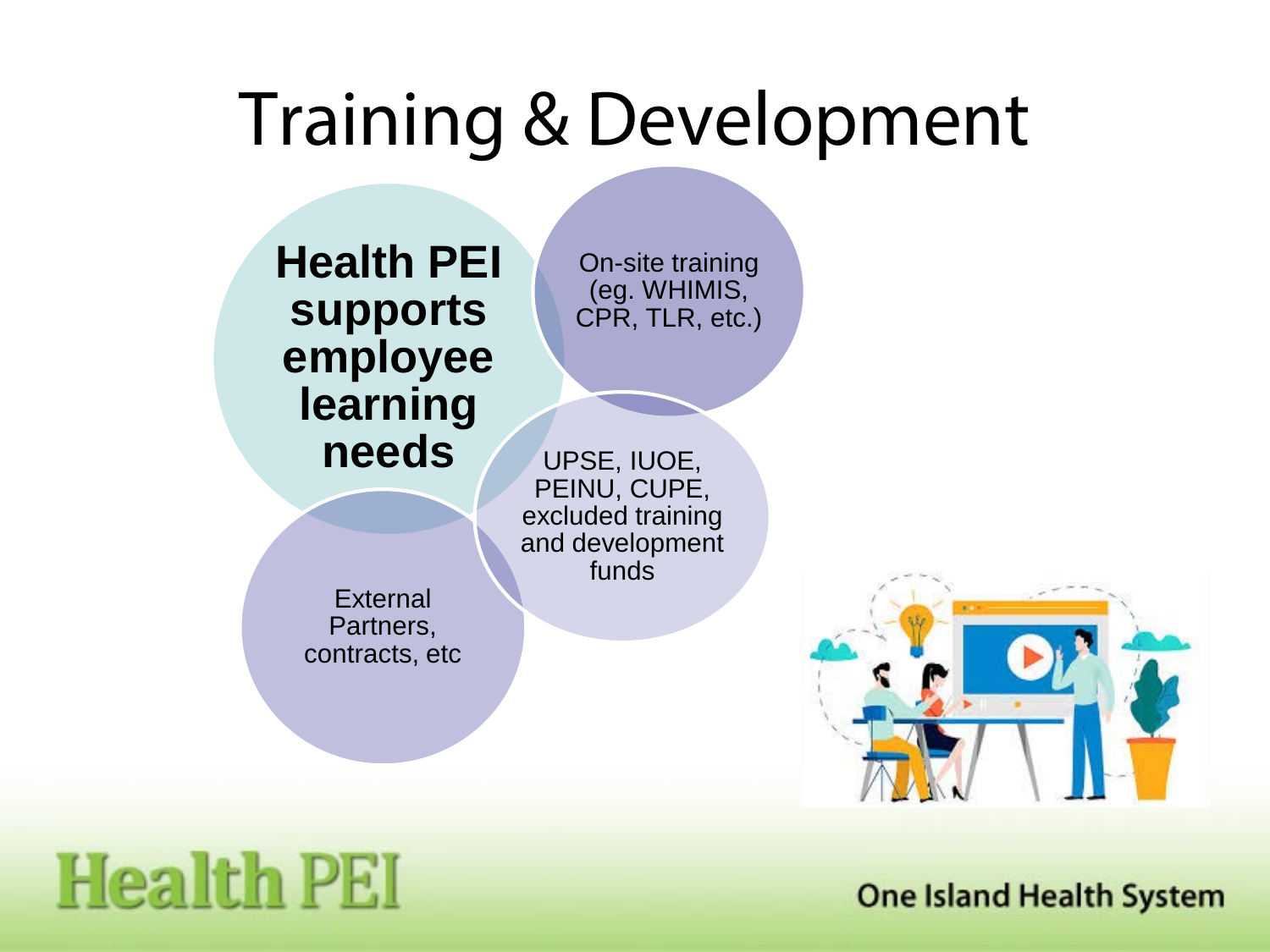### Employee Assistance Program



E-mail: eap@gov.pe.ca

Centre for Mental Health – tools, resources [www.workplacestrategiesformentalhealth.com](http://www.workplacestrategiesformentalhealth.com/)

**families**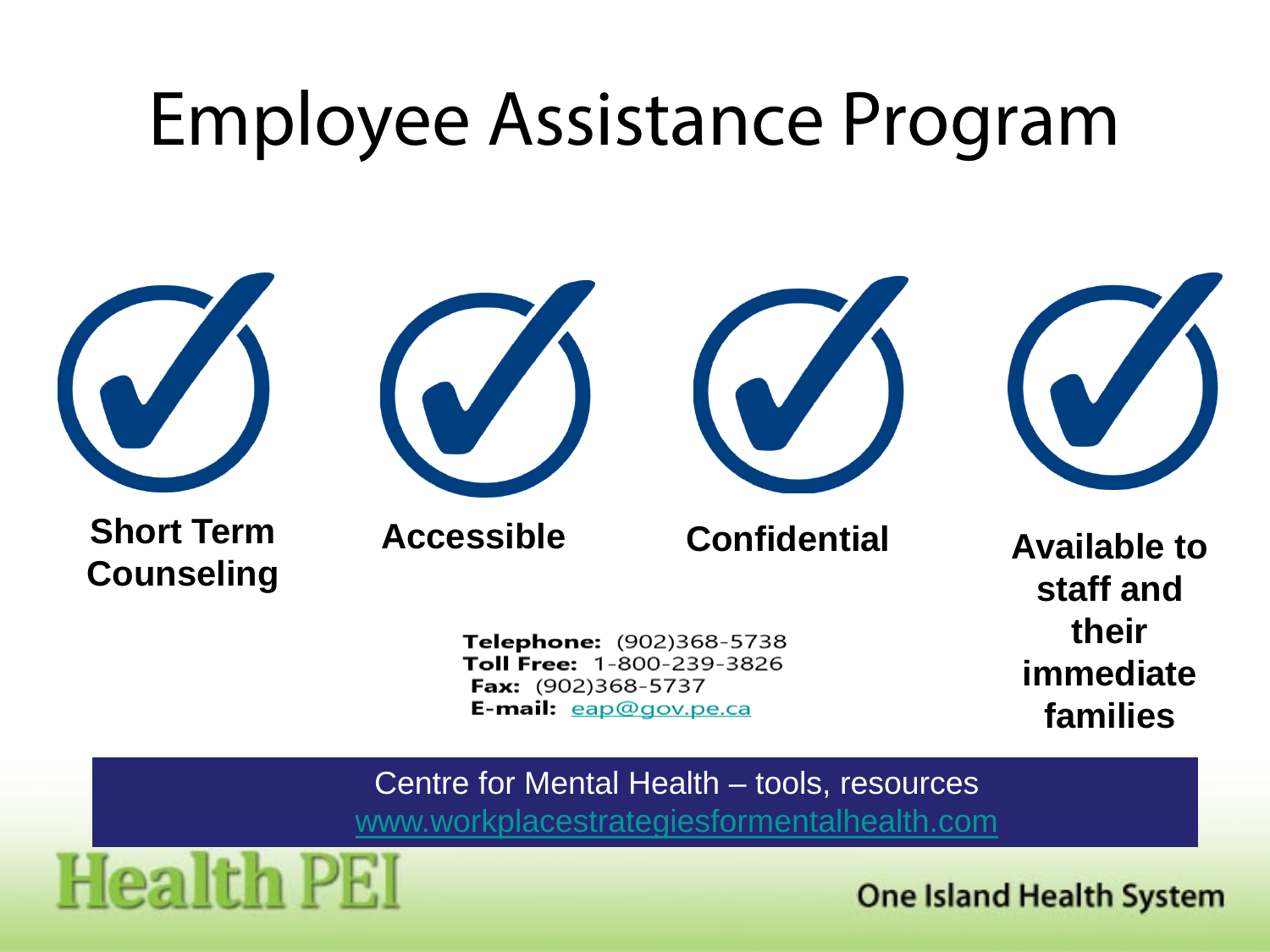## Termination

### **Resignation**

### Retirement

- **Required to give notice as per appropriate collective agreement and policy.**
- **Permanent employees are required to meet with the manager (and a HR representative, if permanent status).**
- **Employees are required to return all employer property, eg. keys, locks, electronic key cards, etc**.



### **Health PEI**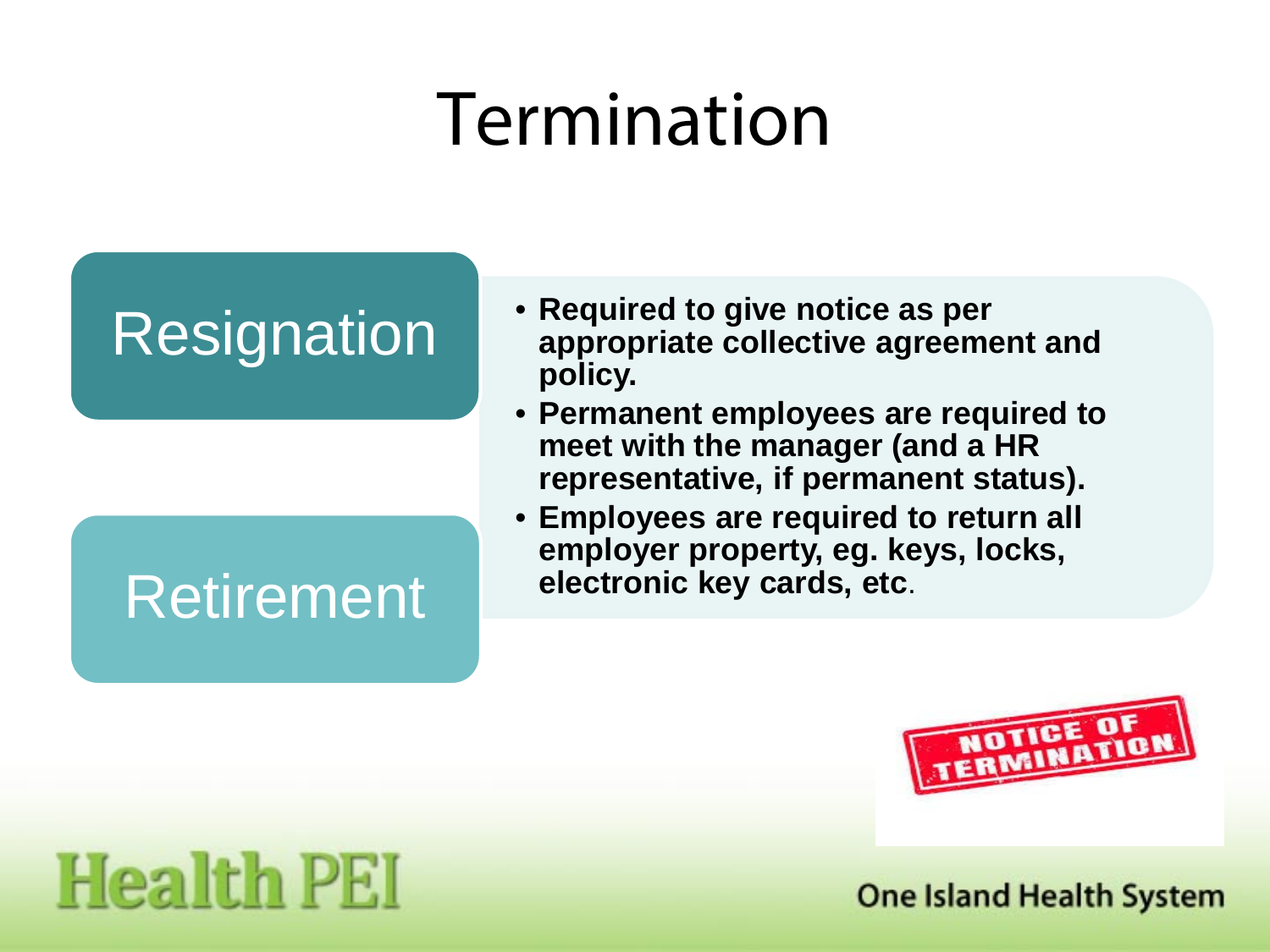- Any Government of PEI employee can have their oral proficiency assessed (including Health PEI employees)
- Assessments are done by the French Language Services Manager either at the PSC offices, at your work location, or over the phone
- Takes 30 minutes total. No writing, no reading, simply an informal conversation to assess capabilities
- Contact Nicole Drouin @ PSC **[nicoledrouin@gov.pe.ca](mailto:nicoledrouin@gov.pe.ca)** for more information.
- Check out Education and Training in the Staff Resource Centre for **French Language Training**.



# **Health PEI**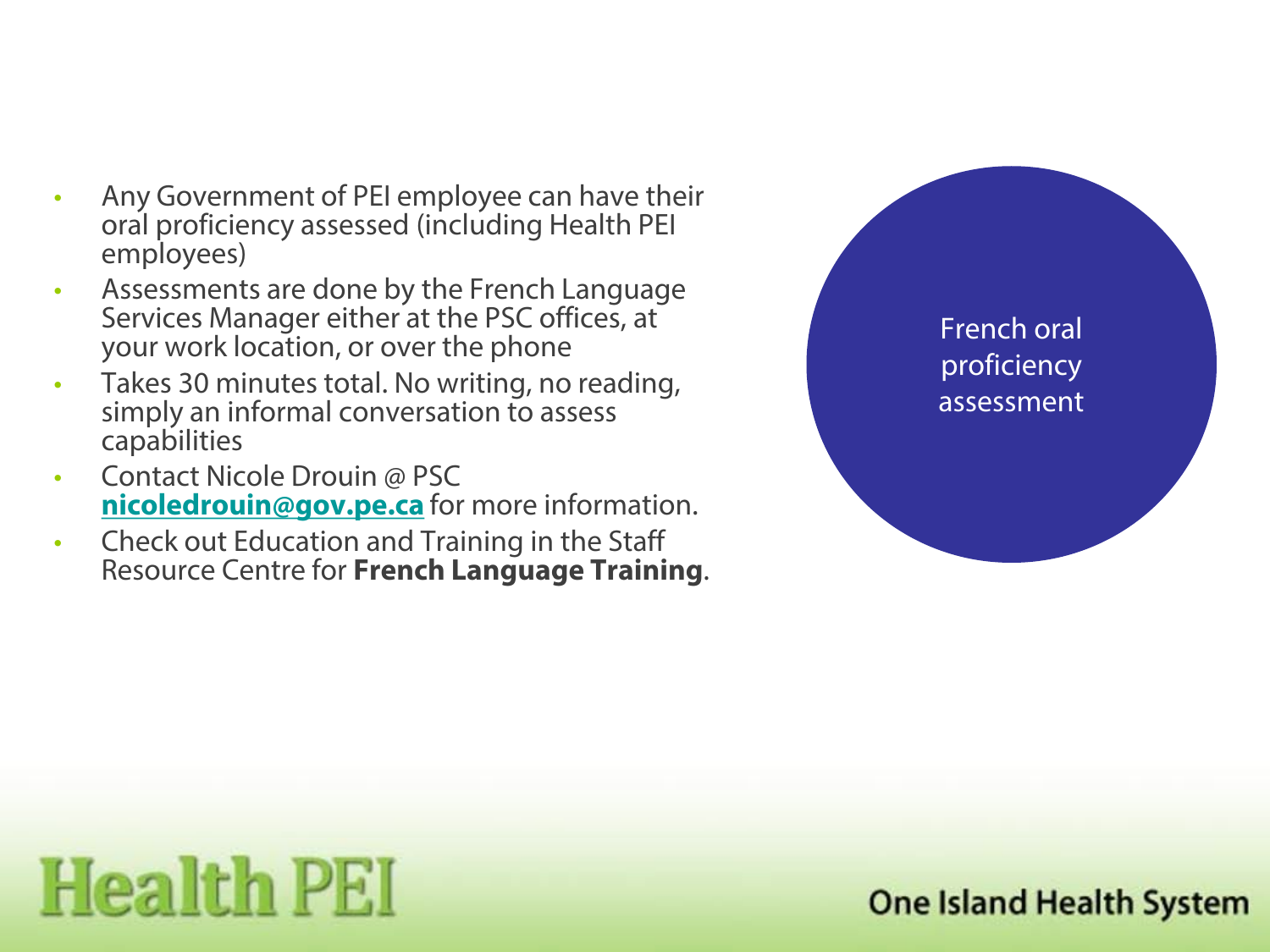

### **Health PEI**



The Workplace Hazardous Materials Information System (WHMIS) helps you to know about the hazardous products that you use and store in your workplace



WHMIS Training should be updated every year